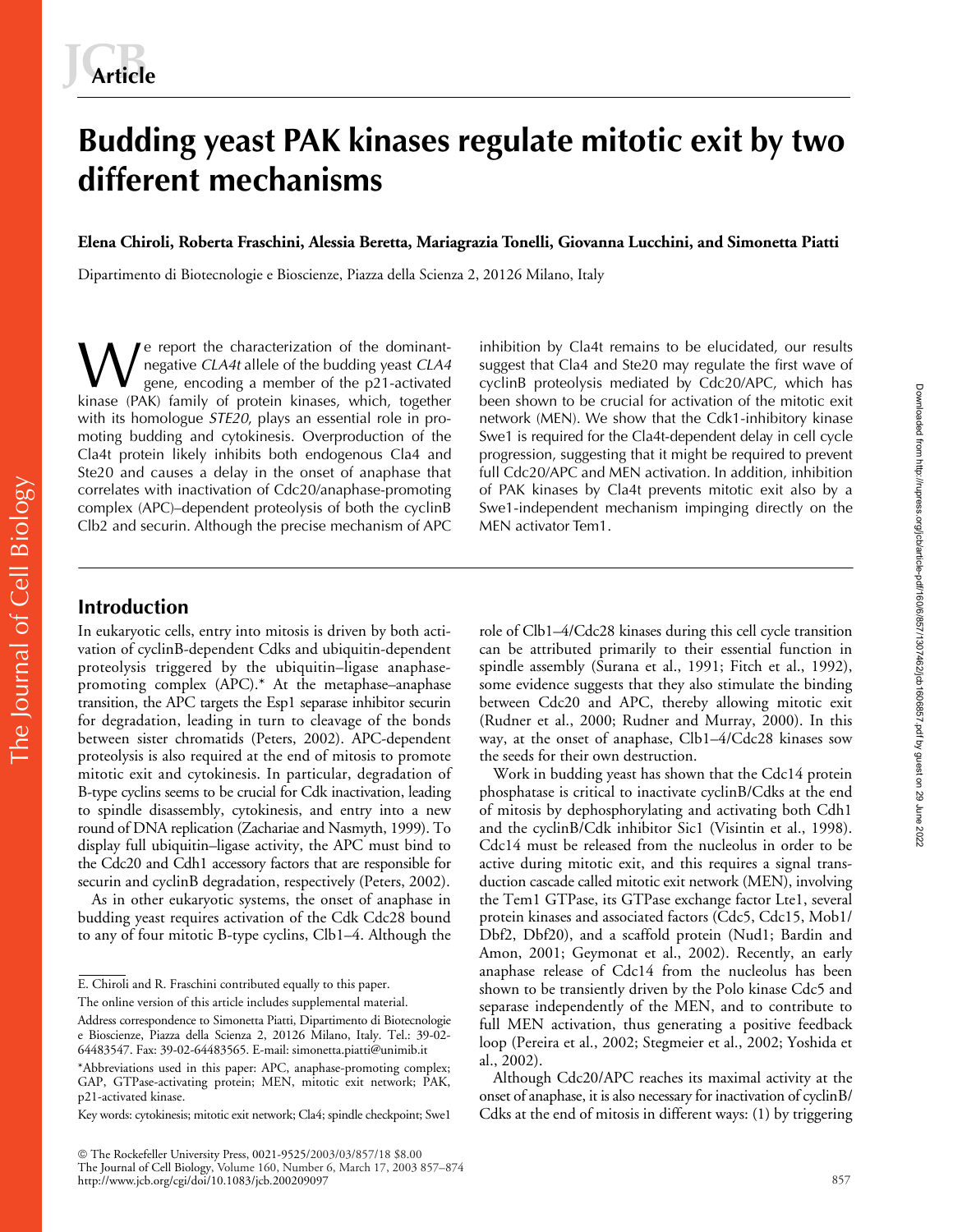securin degradation, which in turn promotes separase activation and Cdc14 early release from the nucleolus; (2) by promoting degradation of the S-phase cyclin Clb5, whose associated Cdk activity prevents Cdc14 activation (Shirayama et al., 1999); and (3) by inducing directly a first wave of cyclinB degradation during anaphase (Baumer et al., 2000; Yeong et al., 2000), which is important for subsequent Cdh1 and MEN activation. Furthermore, a recent report has challenged the current view on mitotic exit regulation by highlighting the essential role of Cdc20/APC-driven degradation of the mitotic cyclin Clb2 (Wasch and Cross, 2002).

To ensure faithful chromosome transmission and genomic stability, progression through mitosis is tightly regulated by surveillance mechanisms (called checkpoints) that prevent or delay specific cell cycle transitions in response to different kinds of injuries, thus allowing correction of errors (Hartwell and Weinert, 1989). In particular, the metaphase to anaphase transition can be delayed by checkpoint mechanisms that respond to DNA damage (Weinert et al., 1994), spindle disassembly/misorientation (Hoyt, 2000; Gorbsky, 2001; Wassmann and Benezra, 2001), or faulty cytoskeletal organization (Lew, 2000). In budding yeast, the spindle assembly checkpoint is divided in two different branches, one monitoring kinetochore/microtubule attachment and/or kinetochore tension, and the other sensing spindle mispositioning. The kinetochore checkpoint, which involves Mad1, -2, and -3, Bub1 and -3, Mps1, Ndc10, and Ipl1, leads to inhibition of Cdc20/APC, thereby preventing both the anaphase onset and exit from mitosis (for review see Musacchio and Hardwick, 2002). Conversely, the spindle position checkpoint inhibits the Tem1 GTPase at the top of the MEN through the Bub2/Bfa1 two-component GTPase-activating protein (GAP), and therefore controls primarily mitotic exit and cytokinesis (Hoyt, 2000). Tem1 activation requires either inactivation of the GAP by the Cdc5 Polo kinase (Hu et al., 2001) or exposure to the GTPase exchange factor Lte1 (Shirayama et al., 1994). Strikingly, Tem1 resides at SPBs, whereas Lte1 is asymmetrically localized at the bud cortex, thus coupling spindle pole and nuclear migration in the bud with mitotic exit (Bardin et al., 2000; Pereira et al., 2000). Finally, the morphogenesis checkpoint delays the G2/M transition, specifically in response to perturbations in the actin cytoskeleton or in septin deposition, and depends on the Swe1-mediated phosphorylation and inactivation of Cdc28 (Lew, 2000).

Whether there are crosstalks between different checkpoints and how all the outputs of checkpoint controls are integrated in order to ensure the right progression of mitotic events are critical points still under investigation. In this paper, we present data that link cytokinesis, the spindle checkpoint, and the morphogenesis checkpoint by describing a dominant-negative *CLA4* allele (*CLA4t*) that likely inhibits both endogenous Cla4 and Ste20. These two proteins share overlapping essential functions in controlling budding and cytokinesis (Cvrckova et al., 1995; Holly and Blumer, 1999; Weiss et al., 2000), and are members of the p21-activated kinase (PAK) family of protein kinases, which are effectors of the Cdc42 GTPase, playing a crucial role in regulating cell polarity in all eukaryotic cells (Johnson, 1999). From our data, PAK kinases appear to contribute to promote mi-

totic exit by regulating the MEN in two different ways; by allowing the first burst of cyclinB/Cdk inactivation that occurs at the onset of anaphase, and more directly, by establishing the conditions for Tem1 activation.

# **Results**

#### **High copy number of a truncated** *CLA4* **gene can suppress the benomyl sensitivity of spindle checkpoint mutants**

To gain insights into the Bub2/Bfa1 signal transduction cascade, we screened a budding yeast genomic library for high dosage suppressors of the sensitivity of a bub2 $\Delta$  mutant to the microtubule-depolymerizing drug benomyl (see Materials and methods). Among the isolated clones, we found a plasmid carrying the whole promoter region and 92% of the *CLA4* coding sequence (*CLA4t*). The Cla4t protein lacks 67 amino acids at its COOH-terminal region, where the essential kinase domain resides, but retains unaltered pleckstrin homology and PAK domains, the latter being involved in the association with Cdc42 (Benton et al., 1997; Fig. 1 A). Subcloning of both full-length and truncated *CLA4* in the YEp13  $2\mu$  vector revealed that only high copy number  $CLA4t$  can suppress the benomyl sensitivity of  $bub2\Delta$ , although to a lesser extent than wild-type *BUB2* (Fig. 1 B). Moreover,  $2\mu$  *CLA4t* could also suppress the benomyl sensitivity of other spindle checkpoint mutants, like mad2 $\Delta$  and  $bf/41\Delta$  (Fig. 1 C), but not that of the  $\beta$ -tubulin mutant *tub2–405* (unpublished data), suggesting that the suppression mechanism might involve differences in cell cycle progression rather than in microtubule stability.

## **Expression of** *CLA4t* **suppresses spindle checkpoint defects**

To better control the expression of *CLA4t,* we cloned it under the galactose-inducible *GAL1–10* promoter, and integrated the *GAL-CLA4t* fusion at the *URA3* chromosomal locus. Galactose-induced expression of *GAL-CLA4t* had a strong dose effect on growth, with 4X *GAL-CLA4t* integrated copies almost totally inhibiting cells' ability to form colonies, whereas a single copy had little effect (Fig. 1 D). Therefore, we asked whether expression of *GAL-CLA4t* in bub2 $\Delta$ , *mad2* $\Delta$ , and *mad2* $\Delta$  *bub2* $\Delta$  strains could suppress the checkpoint defects of these mutants. Synchronized G1 cultures of wild-type and the above mutants, either lacking or carrying a single copy of *GAL-CLA4t*, were released in the presence of galactose and the microtubule-depolymerizing drug nocodazole, to follow their kinetics of cell cycle progression by FACS® analysis (Fig. 2 A). As expected, in these conditions *bub2* $\Delta$ *, mad2* $\Delta$ *,* and *mad2* $\Delta$  *bub2* $\Delta$  mutants, unlike the wild-type strain, accumulated cells with DNA contents higher than 2C and *mad2 bub2* double mutants re-replicated their genome much faster than either single mutant, as previously shown (Alexandru et al., 1999; Fesquet et al., 1999; Fraschini et al., 1999; Li, 1999). Strikingly, expression of *GAL-CLA4t* prevented *bub2* $\Delta$  and mad2 $\Delta$  cells from entering a new round of DNA replication and restrained also a fraction of *mad2* $\Delta$  *bub2* $\Delta$  cells from doing so.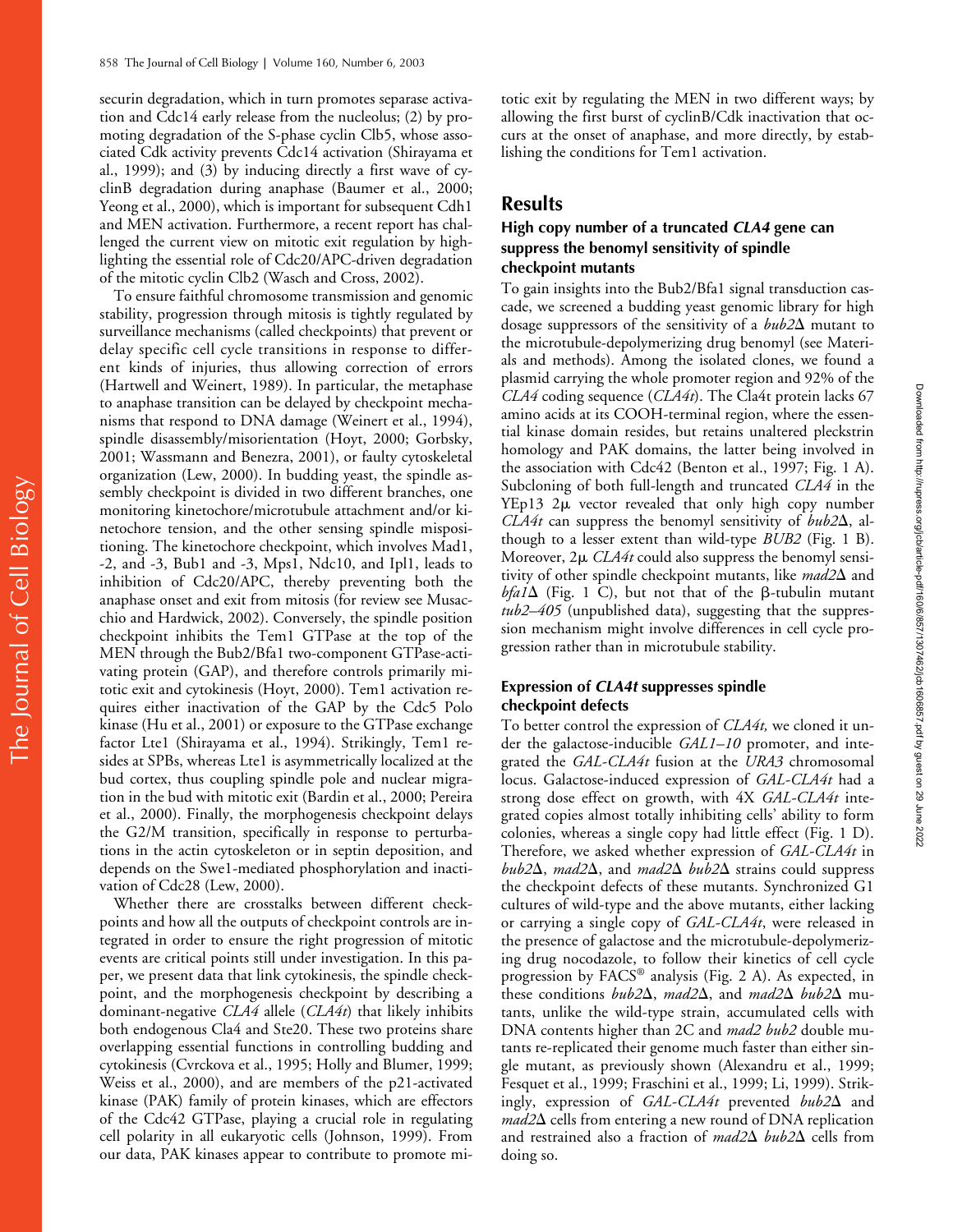Downloaded from http://rupress.org/jcb/article-pdf/160/6/857/1307462/jcb1606857.pdf by guest on 29 June 2022

Downloaded from http://rupress.org/jcb/article-pdf/160/6/857/1307462/jcb16066657.pdf by guest on 29 June 2022



Figure 1. **Effects of** *CLA4t* **overexpression on benomyl sensitivity and cell growth.** (A) Schematic representation of wild-type Cla4 and its truncated Cla4t variant. PH, pleckstrin homology domain; PAK, p21-activated kinase family domain. (B and C) Serial dilutions of wild-type (W303), *bub2*Δ (ySP1071), *mad2*Δ (ySP1070), and *bfa1*Δ (ySP1243) strains carrying the indicated 2μ plasmids were spotted on YEPD plates with or without benomyl and incubated for two days at 25°C. (D) Serial dilutions of wild-type (W303) and isogenic strains carrying the indicated numbers of integrated *GAL-CLAt* fusions were spotted on YEPD (-Gal, *GAL1* promoter off) and YEPRG (+Gal, *GAL1* promoter on) plates and incubated for two days at 30°C.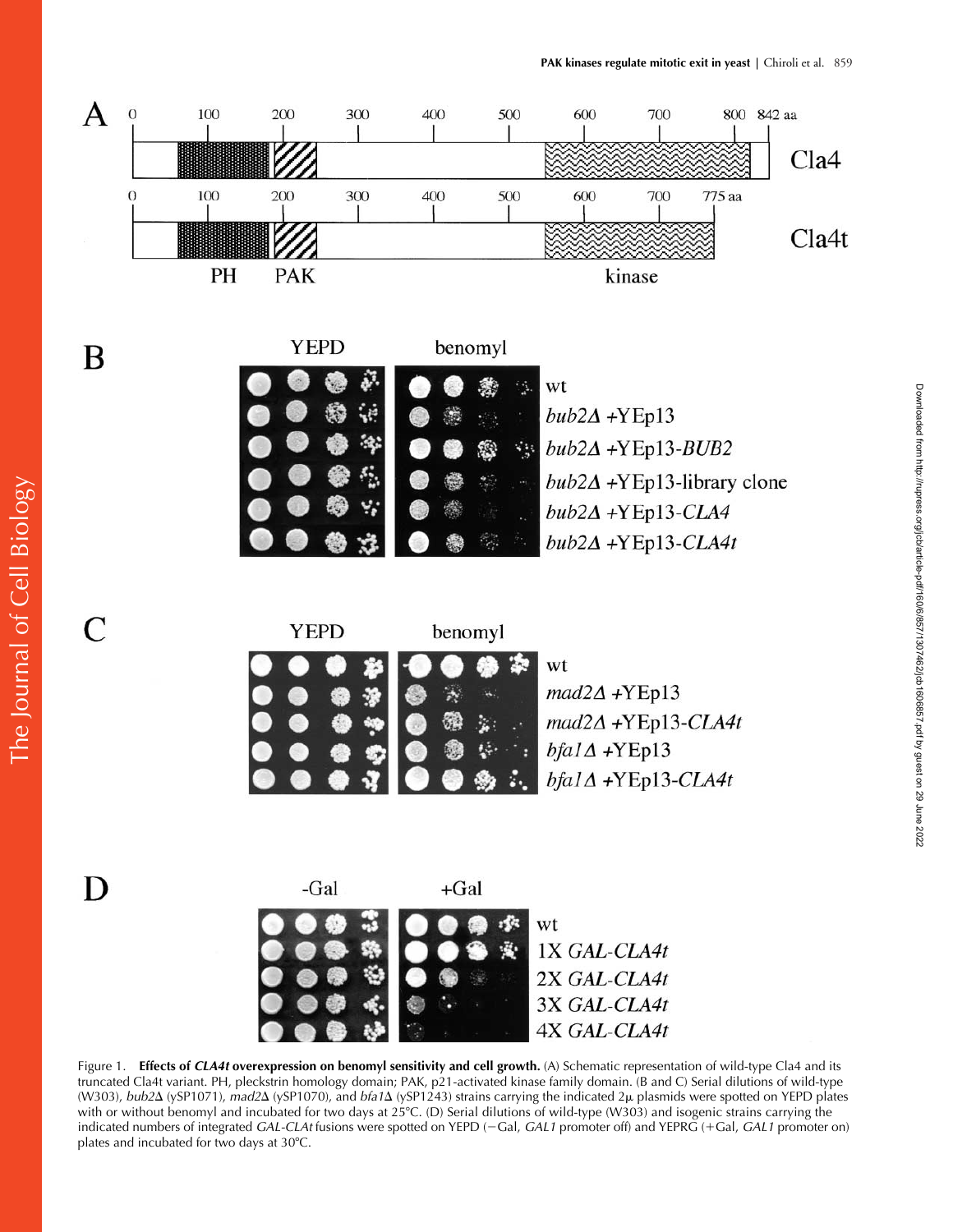Figure 2. *GAL-CLA4t* **expression suppresses the spindle checkpoint defects of** *mad2* **and** *bub2* **mutants.** (A) Cultures of wild-type, *bub2*Δ, *mad2*Δ, and *mad2* $\Delta$  *bub2* $\Delta$  mutants, either lacking (W303, ySP3138, ySP1070, and ySP1086) or carrying one integrated copy of *GAL-CLA4t* (ySP2622, ySP2626, ySP2752, and ySP3068) were arrested in G1 by  $\alpha$ -factor treatment and then released into YEPRG medium containing nocodazole ( $t = 0$ ). (B) The same strains and procedure as in A were used, but 10  $\mu$ g/ml  $\alpha$ -factor was re-added to all cultures at  $t = 100'$  after release (at least 90% of budded cells) to prevent them from entering a new cell cycle. At the indicated times cells were collected for FACS® analysis of DNA contents (A) and for Western blot analysis of Clb2 and Sic1 protein levels (B). Swi6 was used as loading control. Cyc, cycling cells.









wt

GAL-CLA4t

 $1 \overset{!}{C_{2C}}$ 

 $_{\rm 2C}$ 

300

300

240

80

20 ร∩

 $0$  min.

240

180

 $20$ 

 $0$  min.

 $bub2\Delta$ 

GAL-CLA4t

 $mad2\Delta$ 

*Figure 2 continues on facing page.*

The Journal of Cell Biology

The Journal of Cell Biology

Because re-replication in the presence of nocodazole depends on inactivation of cyclinB-dependent Cdks by both APC-mediated proteolysis of cyclins and accumulation of

Cdk inhibitors, we analyzed the levels of the main mitotic cyclinB (Clb2) and the Clb/Cdk inhibitor Sic1 in an experiment similar to the one above (Fig. 2 B). Although *bub2* $\Delta$ ,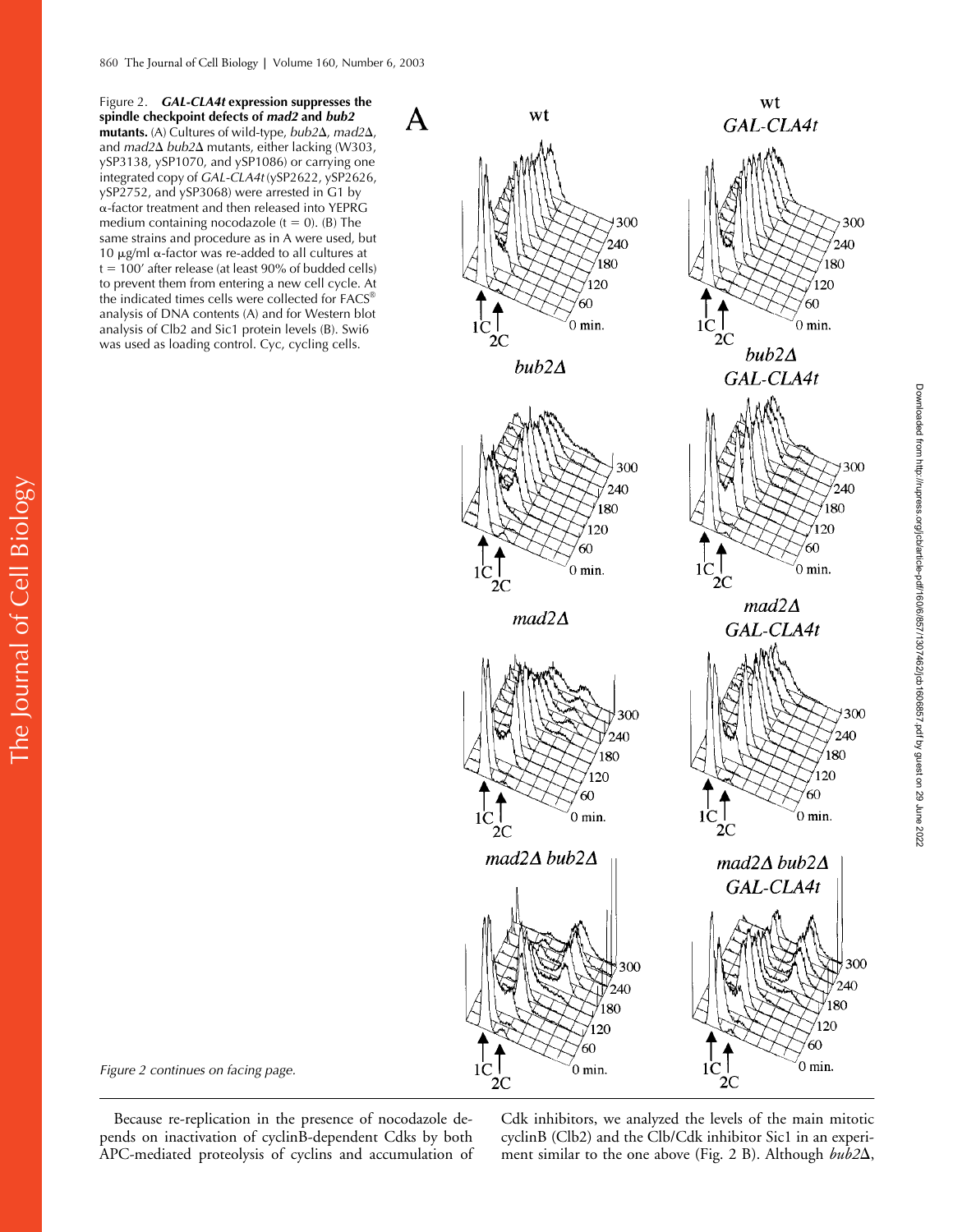

mad2 $\Delta$ , and mad2 $\Delta$  bub2 $\Delta$  cells underwent Clb2 proteolysis in the presence of nocodazole as described previously (Alexandru et al., 1999; Fraschini et al., 1999), expression of *GAL-CLA4t* in these mutants protected a fraction of Clb2 from degradation. In addition, Cla4t strongly reduced reaccumulation of Sic1 in  $bub2\Delta$  cells, but only slightly (if at all) in *mad2* $\Delta$  and *mad2* $\Delta$  *bub2* $\Delta$  cells. This suggests that in the latter mutants, the phosphatase Cdc14, which promotes Sic1 transcription and activation (Visintin et al., 1998), might be active at least for what concerns accumulation of Sic1.

## *CLA4t* **inhibits PAK kinases and causes Swe1-dependent cell cycle delay**

To gain insights into the molecular mechanism by which Cla4t might prevent inactivation of Clb/Cdk1 kinases in spindle checkpoint mutants, we investigated its effects when four copies of *GAL-CLA4t* were expressed in otherwise wildtype cells, where they almost completely inhibit cell proliferation (Fig. 1 D). Synchronized G1 wild-type cells, either lacking or carrying four integrated *GAL-CLA4t* copies (4X *GAL-CLA4t*), were released in the presence of galactose and analyzed at different time points for DNA contents, kinetics of nuclear division, and cell morphology. 4X *GAL-CLA4t* cells arrested with 2C DNA contents (Fig. 3 A) and undivided nuclei (Fig. 3, B and C), suggesting that not only mitotic exit, but also the onset of anaphase, failed to take place. Indeed, the securin Pds1 was stabilized in these cells (unpublished data), suggesting that Cdc20/APC could be inactive. In addition, cells displayed a dramatic cytokinetic defect due to a failure to form a proper bud neck (Fig. 3 C). This peanut-shaped cell phenotype closely resembled that observed after simultaneous inactivation of *CLA4* and *STE20* (Cvrckova et al., 1995), suggesting that these two redundant PAK kinases might be inactive in galactose-induced 4X *GAL-CLA4t* cells. In agreement with this hypothesis, a reduced fraction of these cells was able to assemble or maintain a proper septin ring at the bud neck (Fig. 3 E), as shown by localization of the Cdc3 septin fused to the GFP (Cdc3- GFP), similarly to what was shown for *cla4 ste20* double mutants (Cvrckova et al., 1995; Holly and Blumer, 1999). In addition, overexpression of *GAL-CLA4t* disrupted localization of both myc-tagged Cla4 at the bud tip and myctagged Ste20 on polarized cell surface projections of pheromone-treated cells (Fig. 3 F), despite that it did not affect distribution of cortical actin (unpublished data; see Fig. 6 C). High levels of Cla4t also reduced the ability of endogenous Cla4 to phosphorylate myelin-basic protein in vitro (Fig. 3 D), suggesting that they could compromise Cla4 ki-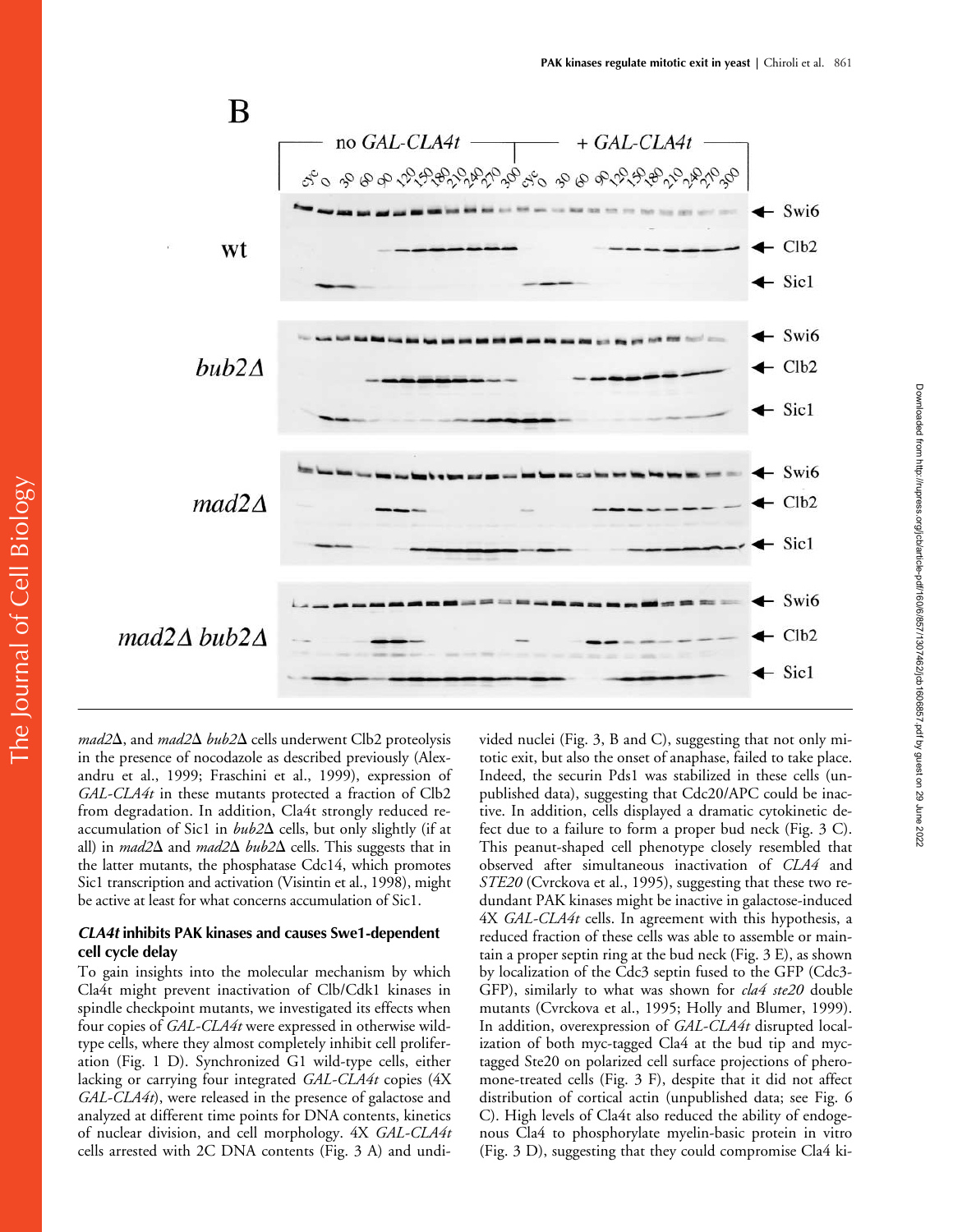

nase activity in vivo. Finally, deletion of either *CLA4* or STE20 reduced, but did not abolish, the ability of  $bub2\Delta$ cells to re-replicate in the presence of nocodazole (Fig. 3 G).

We also noticed that the Hsl1 protein kinase, responsible for targeting the Swe1 kinase to degradation (McMillan et al., 1999), was localized at the bud neck in virtually all wildtype budded cells from the onset of budding until late anaphase, but it was homogeneously distributed throughout the cells of the 4X *GAL-CLA4t* strain (Fig. 3 H) and might thus be inactive. Because deletion of *CLA4* was shown to activate the morphogenesis checkpoint, resulting in a G2/M delay due to the Swe1-dependent phosphorylation of Cdc28 (Longtine et al., 2000; Weiss et al., 2000; Mitchell and Sprague, 2001), we asked whether the cell cycle delay caused by overproduced Cla4t could also depend on *SWE1*. Indeed, deletion of *SWE1* allowed synchronized 4X *GAL-CLA4t* cells to undergo nuclear division with nearly wildtype kinetics in the presence of galactose (Fig. 3, B and C), suggesting that Swe1 is responsible for preventing anaphase in these cells. Conversely, lack of Swe1 did not rescue their cytokinetic defects (Fig. 3 C) and was only partially able to drive them out of mitosis and into a new round of DNA replication, as shown by the appearance of cells with 4C DNA contents (Fig. 3 A). Thus, Swe1 restrains mitotic exit in Cla4t-overproducing cells, but additional mechanisms are also involved.

#### **Cla4t ability to suppress spindle checkpoint defects partially depends on Swe1**

The data above indicate that Cla4t high levels delay the metaphase–anaphase transition in a Swe1-dependent manner, suggesting that Cla4t and Swe1 could prevent the onset of anaphase by inhibiting more directly the activity of Cdc20/APC. Therefore, we investigated whether expression of one copy of *GAL-CLA4t*, which has only mild effects on cell proliferation (Fig. 1 D) but suppresses spindle checkpoint defects (Fig. 2), might affect Cdc20/APC-dependent proteolysis of Pds1 and Clb2 during an unperturbed cell cycle. As shown in Fig. 4 A, Pds1 was stabilized in Cla4t expressing cells, and this correlated with a slight nuclear division delay (Fig. 4 B). Cla4t also protected a fraction of Clb2 from degradation, whereas no major effects were found on the levels of Sic1 accumulation. Thus, Cdc20/APC, which triggers both Pds1 and Clb2 degradation, might not be fully active in Cla4t expressing cells. Remarkably, deletion of *SWE1* accelerated proteolysis of both Pds1 and Clb2 in these cells, although not to wild-type levels (Fig. 4 A), and restored normal kinetics of nuclear division (Fig. 4 B), suggesting that Swe1 is required for Cla4t to delay the onset of anaphase. The *CDC28Y19F* allele, encoding an unphosphorylatable Cdc28 protein, had an intermediate effect because it reduced Pds1 levels but did not rescue the delay in either nuclear division or Clb2 degradation. However, we could not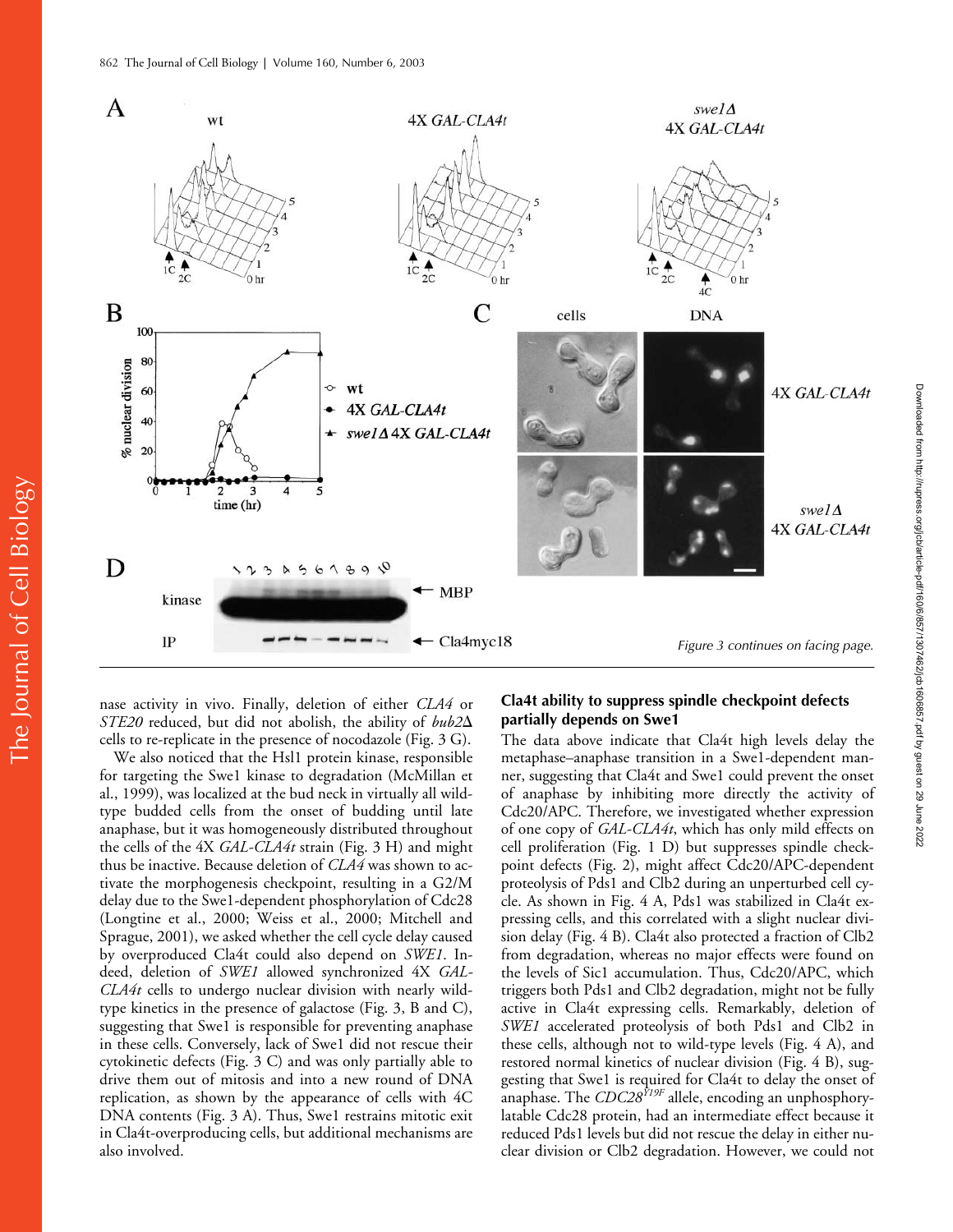Downloaded from http://rupress.org/jcb/article-pdf/160/6/857/1307462/jcb1606857.pdf by guest on 29 June 2022

Downloaded from http://rupress.org/jcb/article-pdf/160/6/857/1307462/jcb16066657.pdf by guest on 29 June 2022



Figure 3. *CLA4t* **overexpression inhibits endogenous Cla4 and Ste20 PAK kinases and causes a Swe1-dependent G2/M arrest.** (A–C) Wild-type (W303)*, 4X GAL-CLA4t* (ySP2625) and *swe1*Δ *4X GAL-CLA4t* (ySP2711) cells were grown in YEPR, arrested in G1 with α-factor and then released in YEPRG medium ( $t = 0$ ). Samples were collected at the indicated times for  $FACS^{\circledast}$  analysis of DNA contents (A) and to follow kinetics of nuclear division (B). Photographs were taken at  $t = 5$  h after release (C). Bar, 5  $\mu$ m. (D) wild-type (ySP3086, lanes 3–6) and 4X GAL-CLA4t cells (ySP3088, lanes 7–10), expressing myc-tagged Cla4 (Cla4myc18), as well as an untagged strain (W303, lanes 1 and 2) were grown in YEPR (lanes 1, 3, and 7) and then shifted to YEPRG for 2 h (lanes 4 and 8) and 3 h (lanes 5 and 9), or to YEPRG with nocodazole for 2.5 h (lanes 2, 6, and 10). Anti-myc immunoprecipitates from the corresponding cell extracts were subjected to Western blot analysis with anti-myc antibodies (IP) and to kinase assays using myelin basic protein (MBP) as substrate. (E) Wild-type (W303), *1X GAL-CLA4t* (ySP2622) and *4X GAL-CLA4t* (ySP2625) cells carrying a pRS316 plasmid with a *GFP-CDC3* fusion (Vallen et al., 2000) were grown in YEPR and then shifted to YEPRG medium. After 3 h, GFP-Cdc3 was scored in unbudded and budded cells  $(n = 500)$  to monitor the presence of a septin ring. (F) Left; wild-type (ySP3086) and 4X GAL-CLA4t (ySP3088) cells, expressing Cla4myc18, were grown in YEPR, arrested in G1 with  $\alpha$ -factor, and released in YEPRG ( $t = 0$ ). Samples were collected every 10 min for 2 h for FACS® analysis of DNA contents (not depicted) and immunostaining of Cla4myc18. Photographs were taken at  $t = 50'$ , when wild-type cells reached a peak of small budded cells with cortical Cla4myc18 (30% of total cells). The fraction of *4X GAL-CLA4t* cells with cortical Cla4myc18 staining remained below 1% throughout the time course. Right; *4X GAL-CLA4t* cells expressing myc-tagged Ste20 (Ste20myc18, ySP3091) were grown in YEPR, arrested in G1 with  $\alpha$ -factor, and then shifted to either YEPD (glu) or YEPRG (gal) medium containing  $\alpha$ -factor for 2 h to maintain the G1 arrest. The fraction of cells displaying polarized localization of Ste20 was 55% in YEPD and 3% in YEPRG (*n* = 100). Bar, 5 μm. (G) Wild-type (W303)*, cla4*Δ (ySP3076)*, ste20*Δ (ySP3078)*, bub2*Δ (ySP3138), *bub2*Δ *cla4*Δ (ySP3186), and *bub2*Δ *ste20*Δ (ySP3198) cells were grown in YEPD, shifted to YEPD containing nocodazole  $(t = 0)$ , and collected at the indicated times for FACS® analysis of DNA contents. The percentage of re-replicating cells at each time point was calculated as described in Materials and methods. (H) Wild-type (ySP3157) and *4X GAL-CLA4t* (ySP3202) cells expressing myc-tagged Hsl1 were grown in YEPR, arrested in G1 with  $\alpha$ -factor, and released in YEPRG. Samples were collected at different times for immunostaining of Hsl1myc18. Photographs were taken 90' after release. Bar, 5  $\mu$ m.

exclude that Swe1 exerts its inhibitory function through Cdc28 phosphorylation because our results could be biased by the fact that the *CDC28Y19F* mutant displays, by itself, reduced Cdc20/APC activity (Rudner et al., 2000).

Next, we asked whether deletion of *SWE1* could also revert the Cla4t-dependent suppression of spindle checkpoint de-

fects. For this purpose, we analyzed the ability of  $swe1\Delta$  $\mathit{mad2}\Delta$  or  $\mathit{swe1}\Delta$   $\mathit{bub2}\Delta$  strains carrying a single copy of *GAL*-*CLA4t* to support Clb2 degradation and Sic1 accumulation, as well as to re-replicate DNA, on nocodazole treatment. In a first experiment *GAL-CLA4t, mad2* $\Delta$ *, mad2* $\Delta$  *GAL-CLA4t,*  $\textit{mad2}\Delta$  swe1 $\Delta$  *GAL-CLA4t*, and  $\textit{mad2}\Delta$  *CDC28<sup>Y19F</sup>* GAL-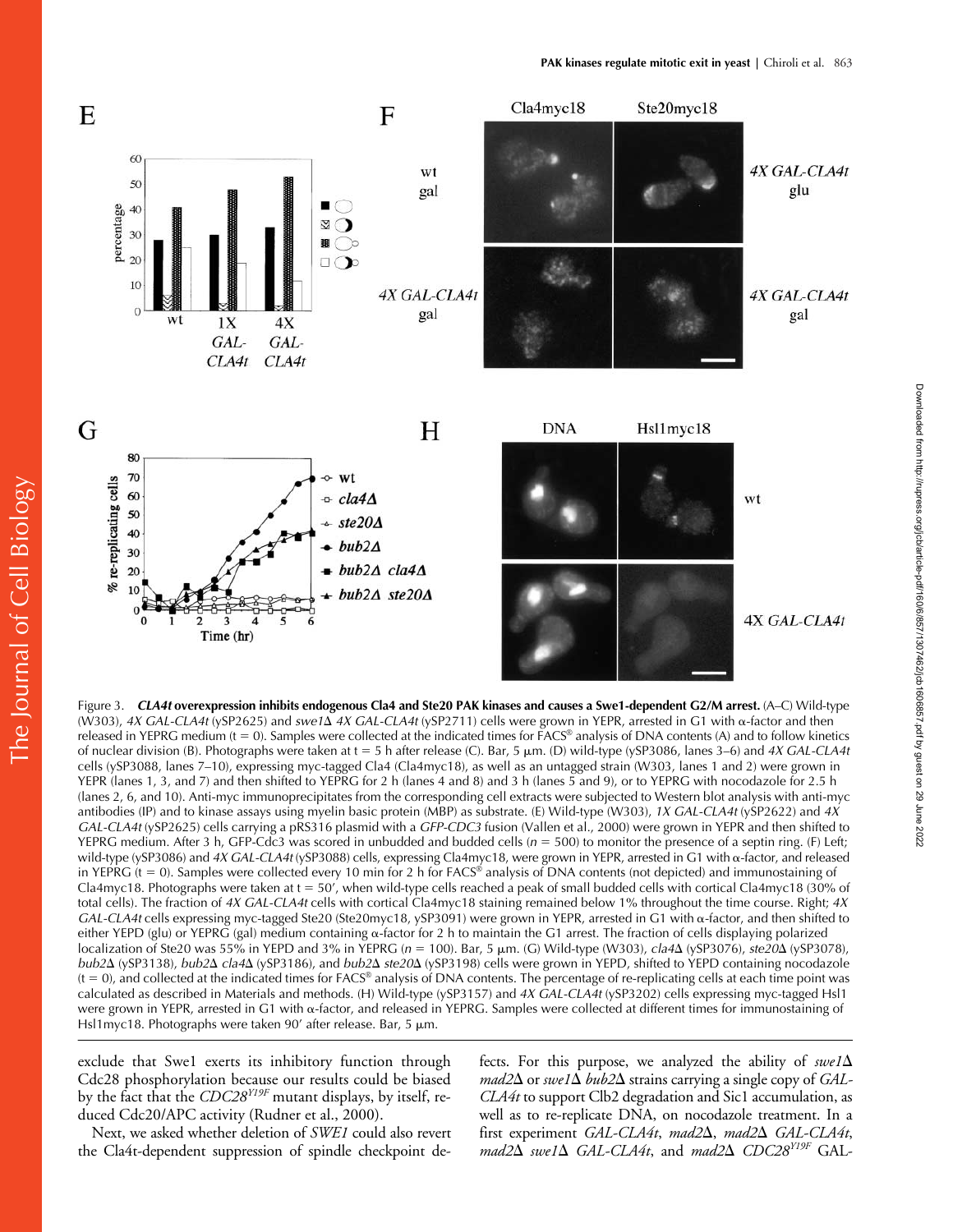

Figure 4. **Expression of** *GAL-CLA4t* **delays degradation of Cdc20/APC substrates with a mechanism partially dependent on Swe1.** Wild-type (ySP1969), 1X GAL-CLA4t (ySP3073), *swe1*\ 1X GAL-CLA4t (ySP3098), and *CDC28<sup>Y19F</sup>* 1X GAL-CLA4t (ySP3074) cells expressing myc-tagged securin (Pds1myc18) were grown in YEPR, arrested in G1 with  $\alpha$ -factor, and released in YEPRG (t = 0). Samples were collected at the indicated times for Western blot analysis (A) to score nuclear division (B) and for FACS® analysis of DNA contents (not depicted). 10  $\mu$ g/ml  $\alpha$ -factor was added back to the cultures at  $t = 110'$ .

CLA4t pheromone-treated G1 cells were released into the cell cycle in the presence of both galactose and nocodazole. As shown in Fig. 2, expression of *CLA4t* prevented a fraction of Clb2 from being degraded, slightly delayed Sic1 accumulation

and prevented most *mad2* $\Delta$  cells from rebudding (Fig. 5 A) and re-replicating (unpublished data). Deletion of *SWE1* in these conditions antagonized the effects of Cla4t, in that it accelerated kinetics of Clb2 degradation and Sic1 accumulation

B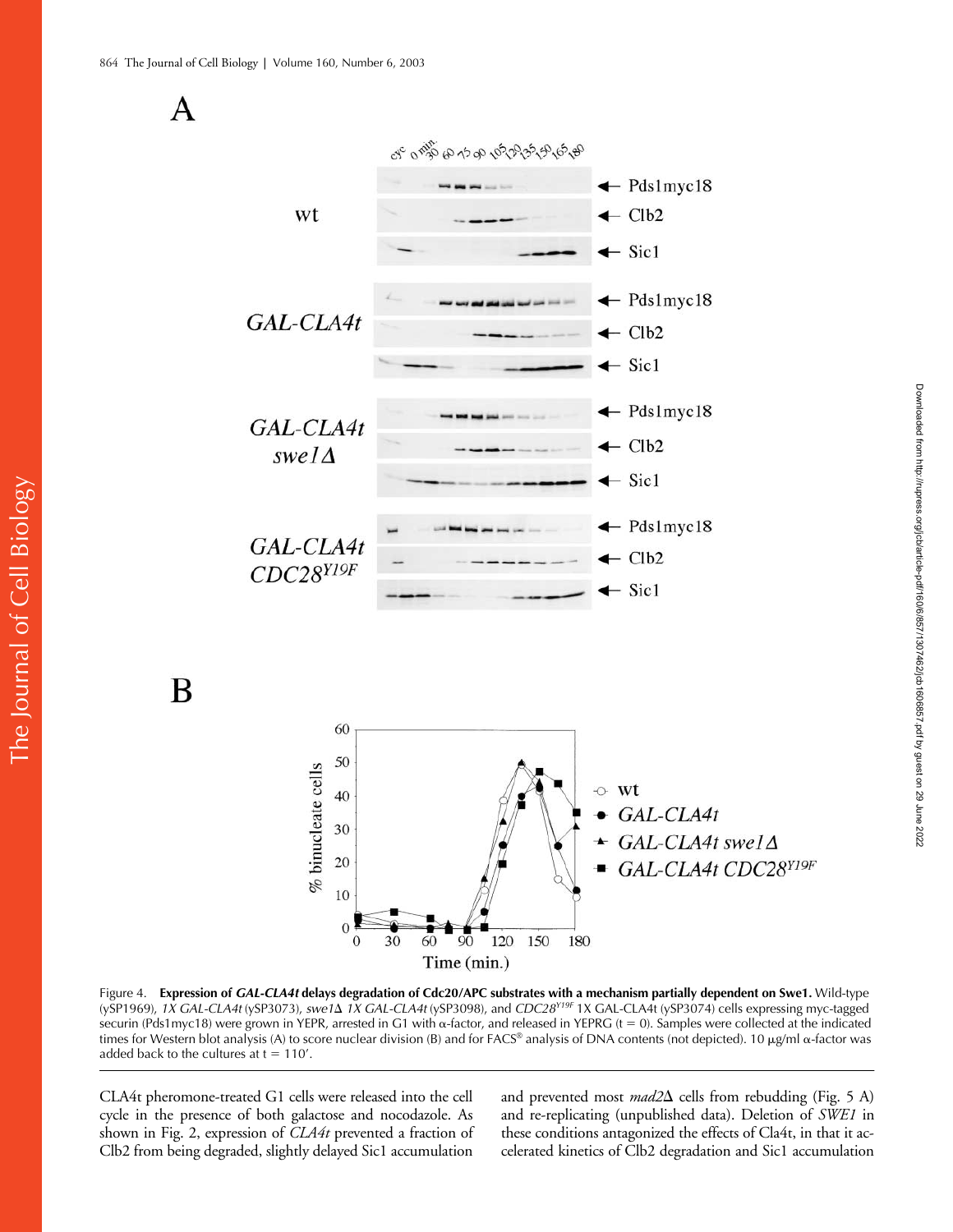

*Figure 5 continues on next page.*

Downloaded from http://rupress.org/jcb/article-pdf/160/6/857/1307462/jcb1606857.pdf by guest on 29 June 2022

Downloaded from http://rupress.org/jcb/article-pdf/160/6/857/1307462/jcb16066657.pdf by guest on 29 June 2022

of *mad2*<sup> $\Delta$ </sup> *GAL-CLA4t* cells, although not to the levels observed for *mad2* $\Delta$  cells (Fig. 5 A). Furthermore, *mad2* $\Delta$  *swe1* $\Delta$ *GAL-CLA4t* rebudded and re-replicated only poorly in these conditions, suggesting that Cla4t prevents Clb2 degradation and re-replication in *mad2* $\Delta$  cells both by activating Swe1 and through an additional mechanism. Again, we found that the *CDC28Y19F* allele had no major effect on either Clb2 and Sic1 protein levels (Fig. 5 A) or re-replication efficiency of *mad2*- *GAL-CLA4t* cells (unpublished data). Because Mad2 and Bub2 activate the spindle checkpoint via different pathways, we then performed the same analysis on  $bub2\Delta$  cells. As shown in Fig. 5 B, knocking out Swe1 function in *bub2*-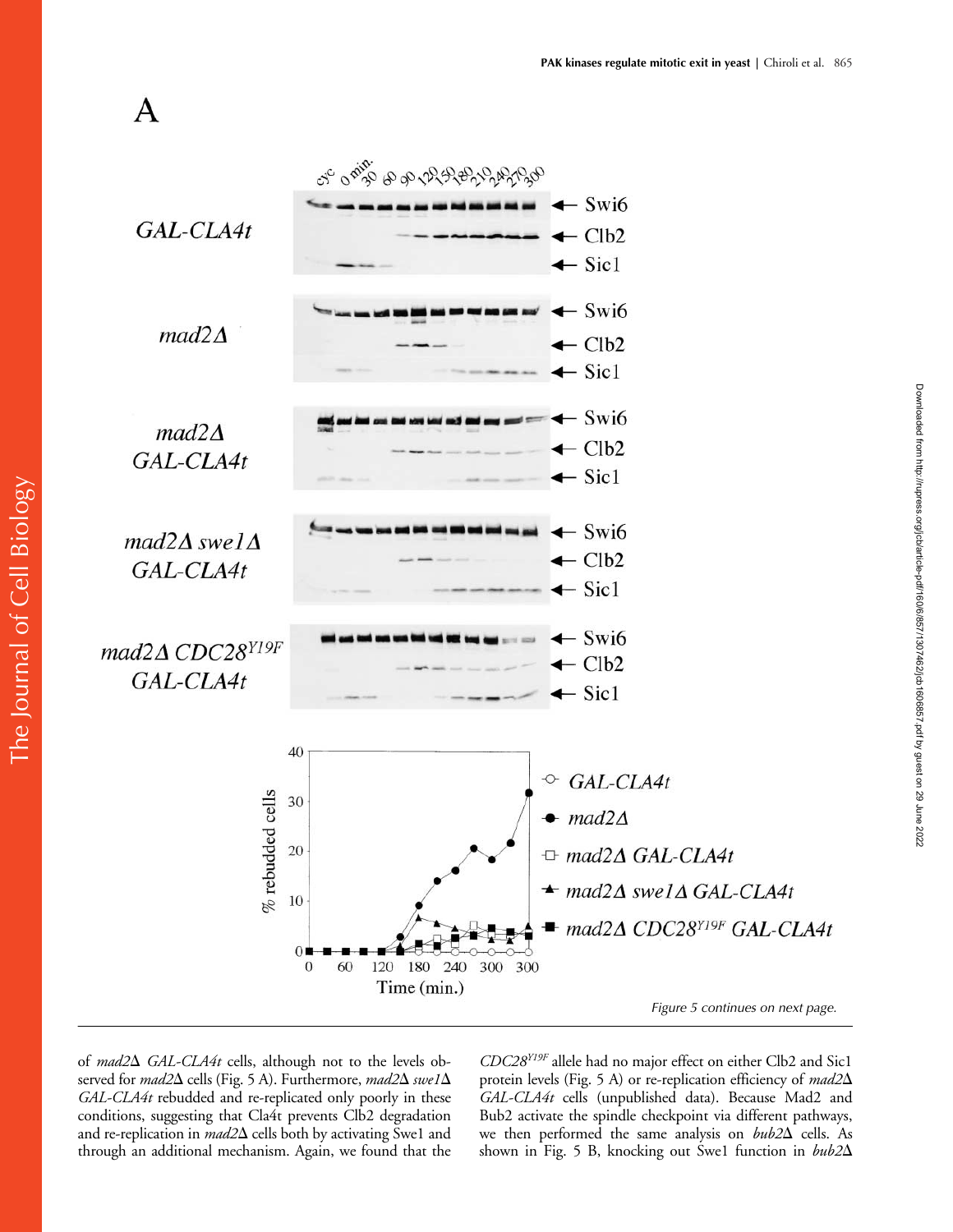



Figure 5. **Swe1 is required for Cla4t-dependent stabilization of Clb2 in nocodazole-treated spindle checkpoint mutants**. (A) *1X GAL-CLA4t* (ySP2622), *mad2*Δ (ySP1070), *mad2Δ 1X GAL-CLA4t* (ySP2752), *mad2Δ swe1Δ 1X GAL-CLA4t* (ySP3145), and *mad2Δ CDC28<sup>Y19F</sup> 1*X GAL-CLA4t (ySP3148) cells (A) or *1X GAL-CLA4t* (2622), *bub2*- (ySP3138), *bub2*- *1X GAL-CLA4t* (ySP2626), and *bub*- *swe1*- *1X GAL-CLA4t* (ySP2726) cells (B) were grown in YEPR, arrested in G1 with  $\alpha$ -factor, and released in YEPRG (t = 0). Samples were collected at the indicated times for Western blot analysis of Clb2 and Sic1 and for FACS® analysis of the DNA contents (not depicted). 10  $\mu$ g/ml  $\alpha$ -factor was added back to the cultures at  $t = 120'$ . Swi6 was used as loading control. Cyc, cycling cells.

*GAL-CLA4t* cells restored a checkpoint defect similar to that of *bub2* $\Delta$  cells, in terms of Clb2 degradation, Sic1 re-accumulation, and kinetics of rebudding, erasing completely the effects of Cla4t. Thus, Swe1 can cooperate with either the Mad2- or the Bub2-dependent pathways in preventing exit from mitosis. Moreover, the different effects of Cla4t on the

ability of  $mad2\Delta$  and  $bub2\Delta$  cells to enter a new cell cycle on checkpoint activation suggest that Cla4t can inhibit mitotic exit in at least two different ways, one dependent and another independent on Swe1; *mad2* $\Delta$  cells would be susceptible to both inhibitory mechanisms, whereas the lack of *BUB2* antagonizes the Swe1-independent mechanism.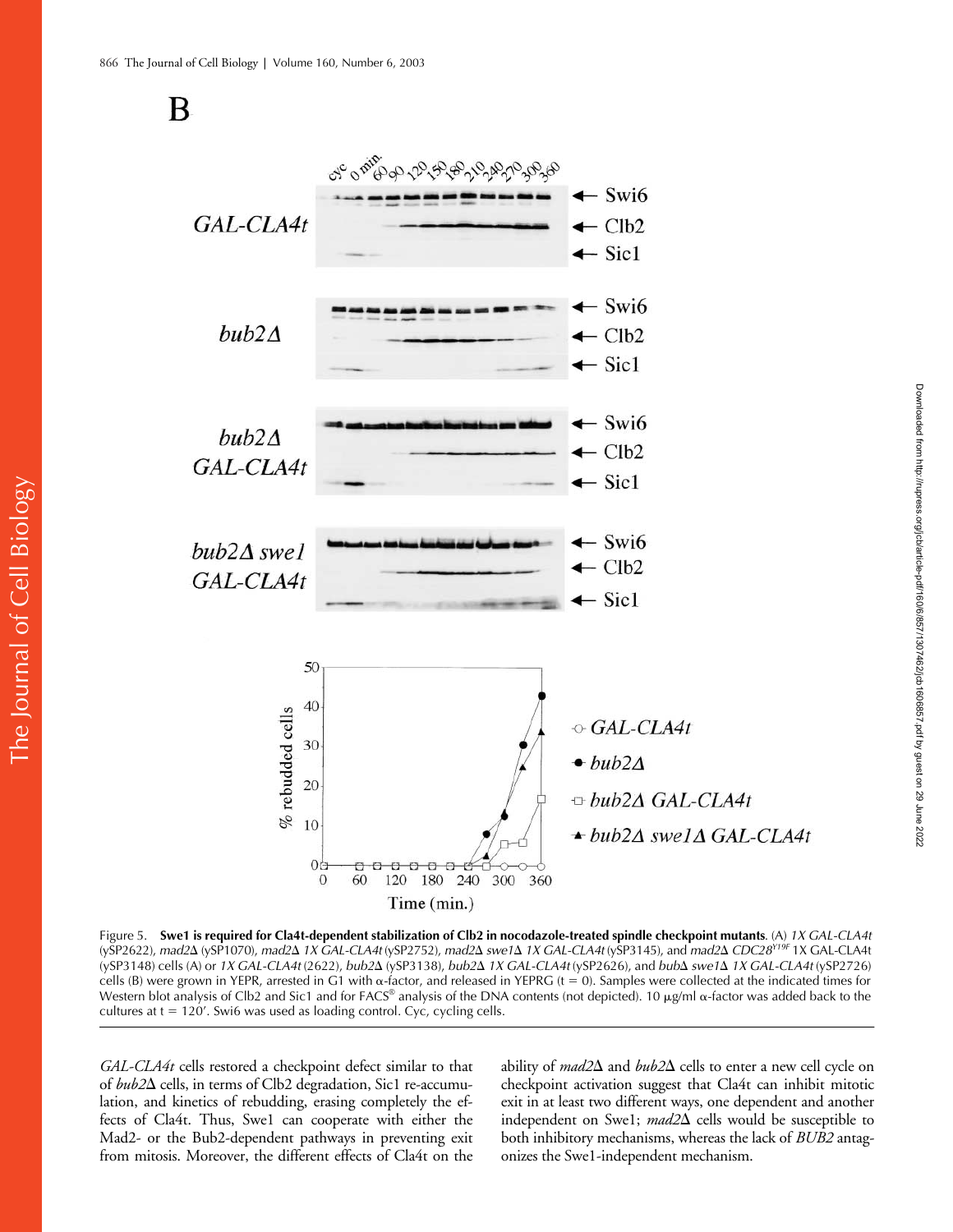#### **PAK kinases contribute to proper MEN activation**

Because Cla4t prevents mitotic exit when heavily overproduced in wild-type cells or when cell cycle progression is partially compromised by spindle checkpoint activation, we wondered whether it could affect MEN activation. Indeed, the temperature-sensitive *men* mutants *cdc15–2* and *cdc14–3* were more sensitive than wild type to expression of a single copy of *GAL-CLA4t* at the permissive temperature (Fig. 6 A). Moreover, deletion of *SWE1* did not rescue, but eventually accentuated, the lethality of *cdc15–2 GAL-CLA4t* and *cdc14–3 GAL-CLA4t* cells on galactose-containing plates, suggesting that Cla4t might directly affect MEN activation independently of Swe1. In the attempt to correlate with specific cell cycle defects the poor tolerance of *cdc15–2* and *cdc14–3* mutants to moderately high levels of Cla4t, we arrested in G1 wild-type, *cdc15–2*, and *cdc14–3* cells, either carrying or lacking one copy of *GAL-CLA4t*, and followed the appearance and disappearance of binucleate anaphase cells on release from the G1 block in the presence of galactose at 25°C. Although Cla4t did not seem to affect the kinetics of nuclear division, comparison of the kinetics of disappearance of binucleate cells indicated that it delayed cell division by -30 min in both *cdc15–2* and *cdc14–3* cells (Fig. 6 B) independently of Swe1 (unpublished data), suggesting that PAK kinases contribute to MEN activation under these conditions. This is not achieved by promoting Bfa1 phosphorylation, which in turn correlates with inhibition of Bfa1/Bub2 GAP activity (Hu et al., 2001) because we found no major differences in the kinetics of Bfa1 phosphorylation between wild-type and *swe1*  $\Delta$  *GAL-CLA4t* cells (unpublished data). We then verified whether high levels of Cla4t might displace and therefore inactivate Lte1, as wildtype Cla4 has been recently implicated in the correct localization of the Tem1 activator Lte1 at the bud cortex (Hofken and Schiebel, 2002; Seshan et al., 2002). Indeed, overexpression of *CLA4t* in 4X *GAL-CLA4t* cells, where we assume Cla4 and Ste20 are completely inactive, abolished polarized Lte1 but not actin distribution at the bud cortex (Fig. 6 C). Again, deletion of *SWE1* did not reestablish proper Lte1 localization (unpublished data). Expression of a single copy of *GAL-CLA4t* slightly decreased the percentage of small- and medium-size budded cells with polarized Lte1 (70% in small/medium budded *GAL-CLA4t* cells versus 90% of wild-type cells). Thus, moderately high levels of Cla4t, although not completely inhibiting endogenous Cla4 and Ste20, might be sufficient to delay Tem1 activation at the end of mitosis in cells whose MEN activity is partially compromised. If partial Tem1 inactivation due to PAK kinases inhibition were the only reason for the mitotic exit delay caused by Cla4t in the absence of Swe1, one would predict that Tem1 activation could be rescued by eliminating its GAP Bfa1/Bub2, thereby counteracting the effect of Lte1 displacement from the bud cortex. To test this notion, we analyzed the effects of *BUB2* deletion on cell cycle progression of *swe1*  $\Delta$  4X *GAL-CLA4t*, which we previously showed to be only partially able to exit mitosis (Fig. 3 A). Deletion of *BUB2* by its own had negligible effects on the cell cycle block of galactose-induced 4X *GAL-CLA4t* cells, that arrested with 2C DNA contents (Fig. 7 A), undivided nuclei and metaphase spindles (Fig. 7 B). Strikingly,  $bub2\Delta$   $swe1\Delta$ 

 $4X$  *GAL-CLA4t* cells exited mitosis much faster than  $swe1\Delta$ 4X *GAL-CLA4t* cells, entering a new round of DNA replication (Fig. 7 A) and disassembling their anaphase spindles with nearly wild-type kinetics, thus accumulating as multinucleate cells (Fig. 7 B). We obtained similar results by analyzing the effects of *SWE1* and *BUB2* deletion in the temperature-sensitive *cla4–75 ste20* double mutant (Cvrckova et al., 1995), although Bub2 seemed to have a predominant role over Swe1 in preventing mitotic exit at  $37^{\circ}$ C (unpublished data). Therefore, PAK kinases appear to control MEN activation by at least two different mechanisms; one operating at the metaphase to anaphase transition and that can be inhibited by Swe1, and the other impinging more directly on Tem1 activation.

## **Discussion**

#### **Inhibition of PAK kinases by Cla4t**

We have shown that overexpression of the truncated dominant-negative *CLA4t* allele prevents cell cycle progression of nocodazole-treated spindle checkpoint mutants and causes a mitotic arrest very reminiscent of the one reported for *cla4 ste20* double mutants (Cvrckova et al., 1995). In fact, cells have duplicated chromosomes, but fail to undergo nuclear division and mitotic exit, and display a characteristic peanutshaped morphology due to their inability to form a proper bud neck constriction in preparation to cytokinesis. This correlates with a slight defect in assembling the septin ring, but presumably other as yet unidentified cytokinetic processes are also impaired. Importantly, polar localization of both endogenous Cla4 and Ste20 is disrupted in *CLA4t*-overexpressing cells*,* and the in vitro kinase activity of immunoprecipitated endogenous Cla4 is reduced under the same conditions. The *CLA4t* gene product, which lacks part of the COOH-terminal kinase domain, but still contains protein–protein interaction motifs in the  $NH_2$ -terminal part, might directly bind to endogenous Cla4 and Ste20 and therefore inhibit them. In fact, mammalian PAK kinases have been shown to dimerize and autoinhibit in trans, with the  $NH_2$ -terminal portion of one subunit inhibiting the catalytic domain of the other (Parrini et al., 2002). Although immunoprecipitation assays did not reveal physical interactions between wild-type Cla4 and either itself or Ste20 (unpublished data), we cannot exclude that interaction is labile and stabilized when Cla4t acts as a partner in the dimers. Cla4t might also act by sequestering Cdc42 in an inactive form, resulting in the lack of activation of Cdc42 targets other than Cla4 and Ste20. If this were the case, we would expect to alleviate the effects of Cla4t overproduction by replacing wild-type *CDC42* with the *cdc42V36A* allele, which impairs more efficiently interaction of Cdc42 with Cla4 than with other effectors (Gladfelter et al., 2001), and should therefore reduce the capacity of Cla4t to titrate Cdc42 out, allowing it to activate other targets. Conversely, we found that not only did the *cdc42V36A* allele not restore the ability to progress through the cell cycle in  $bub2\Delta$  *GAL*-*CLA4t* cells treated with nocodazole, but also decreased by its own the ability of  $bub2\Delta$  cells to re-replicate under these conditions (Fig. S1, available at http://www.jcb.org/cgi/content/ fulljcb.200209097). In addition, concomitant overexpression of *CDC42* from the *GAL1* promoter does not counteract the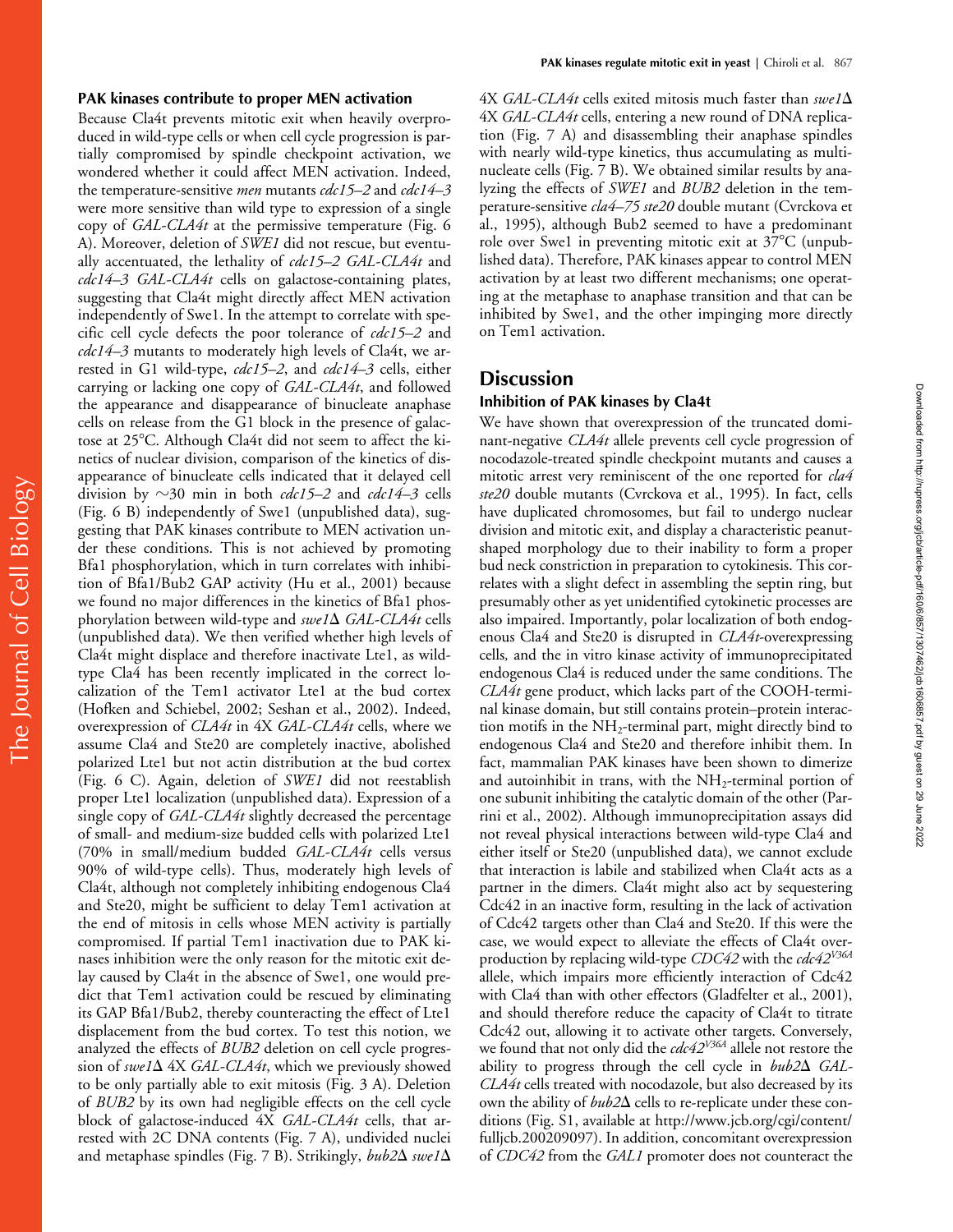The Journal of Cell Biology

The Journal of Cell Biology



Figure 6. *GAL-CLA4t* **expression delays MEN activation and prevents proper localization of Lte1 at the bud cortex.** (A) Serial dilutions of *1X GAL-CLA4t* (ySP2622), *cdc14–3* (ySP284), *cdc14–3 1X GAL-CLA4t* (ySP3028), *cdc14–3 swe1*- *1X GAL-CLA4t* (ySP3047), *cdc15–2* (ySP51), *cdc15–2 1X GAL-CLA4t* (ySP3022), and *cdc15–2 swe1*∆ *1X GAL-CLA4t* (ySP3023) strains were spotted on either YEPD (−Gal) or YEPRG (Gal) plates and incubated for 2 d at 26C. (B) Wild-type, *cdc15–2,* and *cdc14–3* cells either lacking (W303, ySP51, and ySP284) or carrying (ySP2622, ySP3022, and ySP3028) one copy of *GAL-CLA4t* were grown in YEPR, arrested in G1 with  $\alpha$ -factor, and released in YEPRG (t = 0). Samples were collected every 30' for FACS® analysis of the DNA contents (not depicted) and to score nuclear division. (C) Wild-type (ySP3222), *1X GAL-CLA4t* (ySP3220, not depicted), and *4X GAL-CLA4t* (ySP3221) cells were treated as in B. Samples were collected every 15' for 150' for FACS® analysis of the DNA contents (not depicted) and to score localization of GFP-Lte1 and actin by rhodamine-phalloidin. Photographs were taken 75' after release. Bar, 5  $\mu$ m.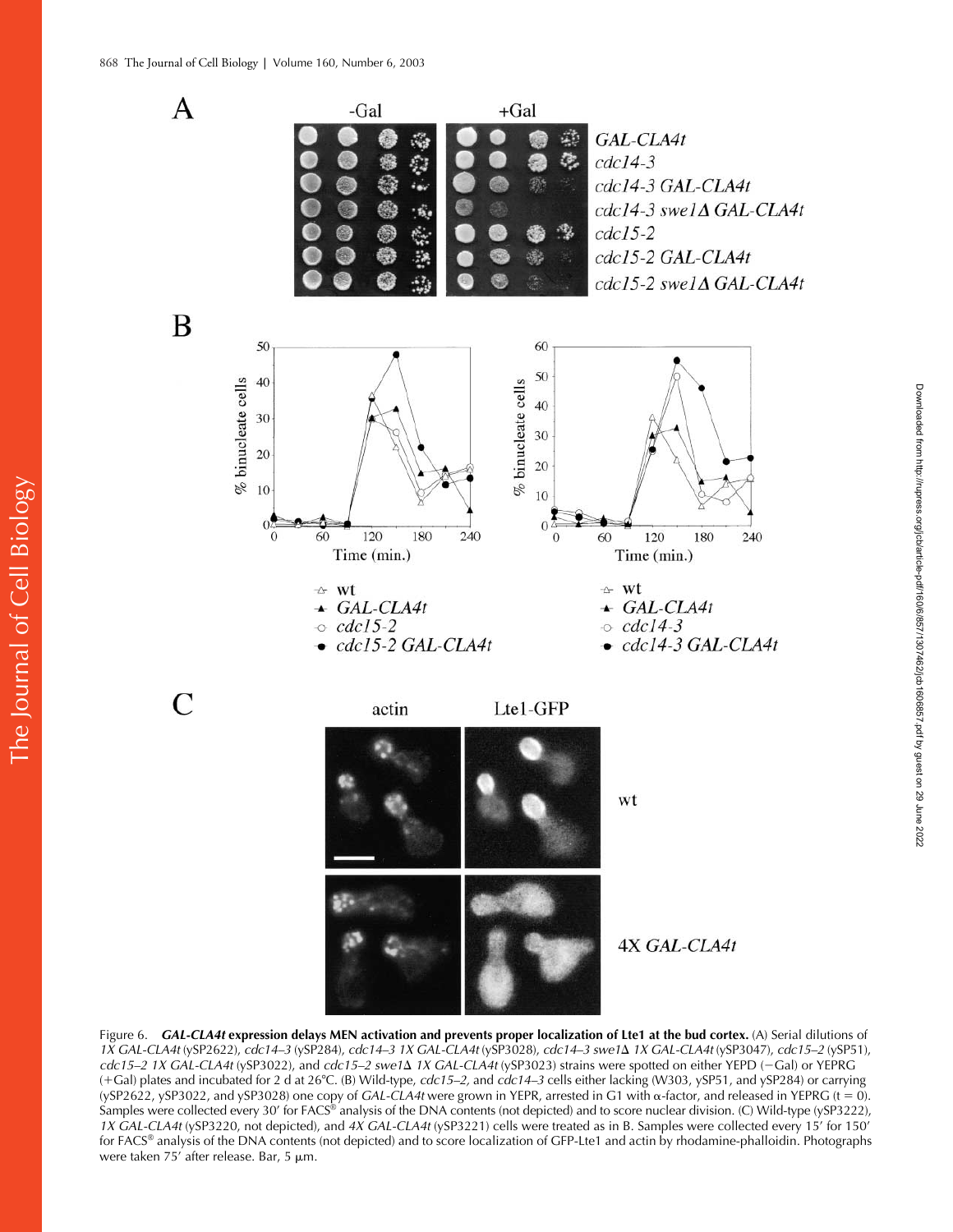

Figure 7. **Bub2 and Swe1 act synergistically in regulating mitotic exit.** *4X GAL-CLA4t* (ySP2625), *bub2*- *4X GAL-CLA4t* (ySP2630), *swe1*- 4X GAL-CLA4t (ySP2711), and *bub2*Δ *swe1*Δ 4X GAL-CLA4t (ySP2728) cells were grown in YEPR, arrested in G1 with α-factor, and released in YEPRG medium  $(t = 0)$ . Samples were collected at the indicated times for FACS® analysis of DNA contents (A) and to follow kinetics of spindle assembly/disassembly by  $\alpha$ -tubulin immunostaining (B). Photographs were taken 3 h after release. Bar, 5  $\mu$ m.

toxicity caused by high levels of Cla4t (unpublished data). It is also worth noting that polarized actin distribution, which is affected in cells lacking either functional Cdc42 (Adams et al., 1990) or Cdc42 effectors other than Cla4 and Ste20, such as Gic1 and Gic2 (Brown et al., 1997; Chen et al., 1997), is not disrupted by either overexpression of Cla4t (Fig. 6 C) or inactivation of both Cla4 and Ste20 (Cvrckova et al., 1995). Therefore, we propose that even if Cla4t can sequester Cdc42, its effects on cell cycle progression might be at least partially attributed to inhibition of wild-type Cla4 and Ste20. Consistently, we show that deletion of either  $CLA4$  or *STE20* can reduce the fraction of  $bub2\Delta$  cells that re-replicate in the presence of nocodazole (Fig. 3 G). Therefore, we think it is reasonable to assume that endogenous Cla4 and Ste20 are inactive in cells overproducing Cla4t, although we have not formally proven it.

## **PAK kinases and Swe1 regulate both the onset of anaphase and mitotic exit**

In agreement with previous data (Longtine et al., 2000; Weiss et al., 2000; Mitchell and Sprague, 2001), we have

shown that inactivation of Cla4 and Ste20 by Cla4t induces a Swe1-dependent G2/M delay, whose extent depends on Cla4t levels. This is likely the consequence of morphogenesis checkpoint activation (Lew and Reed, 1995) caused by septin ring defects and mislocalization of Hsl1 (Fig. 3, E and H), which normally targets Swe1 to degradation (McMillan et al., 1999; Longtine et al., 2000). Swe1 inactivates Clb1–4/Cdks by inhibitory phosphorylation of their catalytic subunit Cdc28 on tyrosine 19 (Booher et al., 1993). How do Clb1–4/Cdc28 kinases bring about the onset of anaphase? One process they definitely regulate is spindle assembly because inactivation of all mitotic cyclin genes *CLB1–4*, as well as overexpression of *SWE1* or the presence of a *CDC28* allele mimicking constitutive tyrosine 19 phosphorylation, inhibit separation of the duplicated SPBs and bipolar spindle assembly (Surana et al., 1991; Fitch et al., 1992; Lim et al., 1996). However, this is probably not the only anaphase mechanism controlled by Clb1–4/Cdks. In fact, we have shown that Swe1 is responsible for stabilizing the securin Pds1 on moderate *CLA4t* overexpression, when cells undergo normal cycles of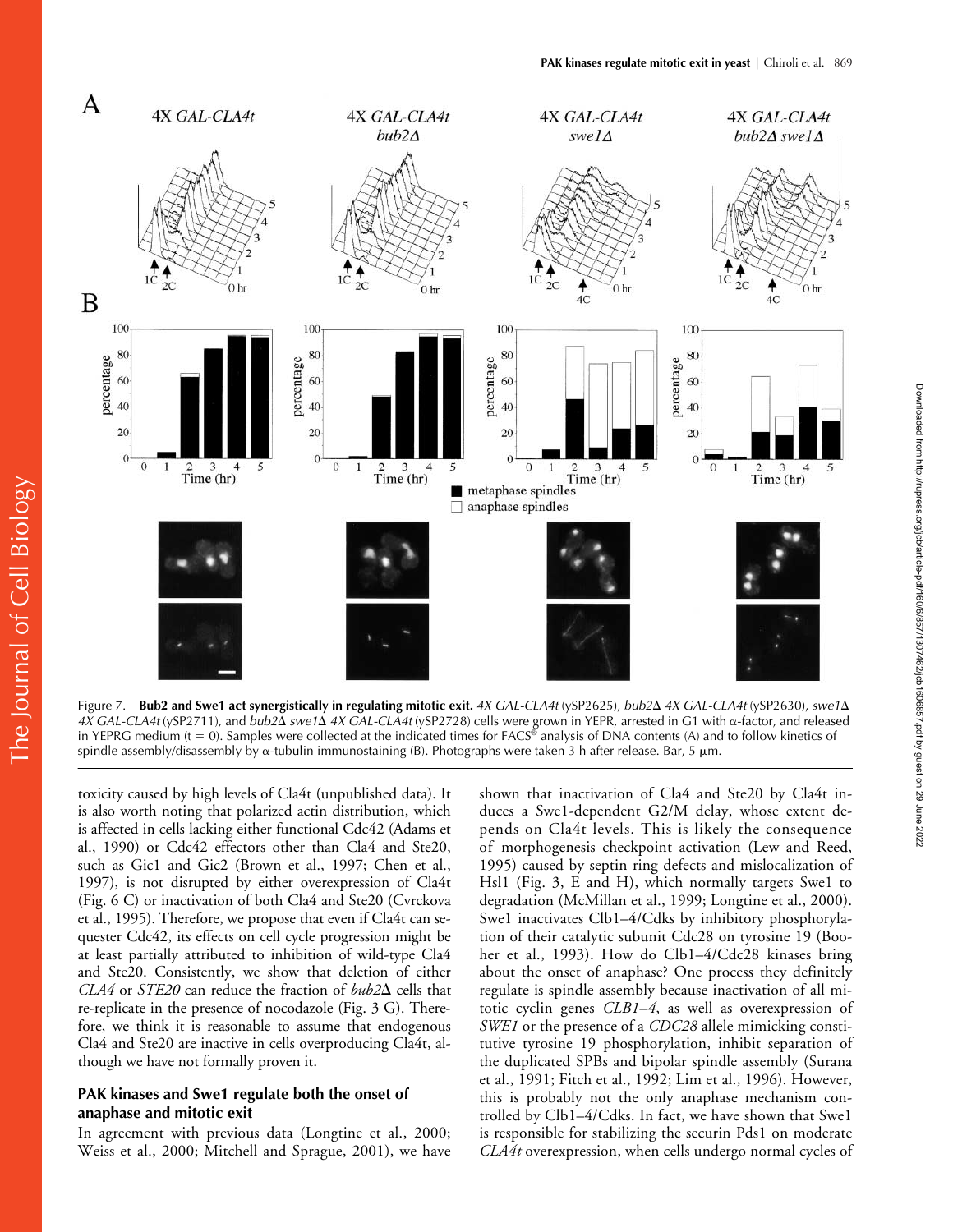spindle assembly/disassembly. In addition, Swe1 protects a fraction of Clb2 from degradation in spindle checkpoint mutants treated with nocodazole, i.e., in conditions where a spindle is not formed anyway. Both observations might be explained if Swe1 had a role in controlling Cdc20/APC activity. In fact, Cdc20/APC not only drives Pds1 (Visintin et al., 1997; Lim et al., 1998) and a first wave of Clb2 degradation (Baumer et al., 2000; Yeong et al., 2000; Wasch and Cross, 2002), but Cdc28 kinase activity is also necessary for full Cdc20/APC activation (Rudner et al., 2000; Rudner and Murray, 2000). Therefore, Swe1, by phosphorylating Cdc28, might prevent proper Cdc20/APCdependent degradation of both Pds1 and Clb2, which is a prerequisite for full MEN activation at the end of mitosis (Cohen-Fix and Koshland, 1999; Tinker-Kulberg and Morgan, 1999; Yeong et al., 2000; Wasch and Cross, 2002). This hypothesis (depicted in Fig. 8) is consistent with our finding that Cla4t can delay mitotic exit of *men* mutants at permissive temperature and of nocodazoletreated spindle checkpoint mutants through a mechanism partially dependent on Swe1. Despite that the only known target of Swe1 thus far is Cdc28, we observed only a minor restoration of Clb2 degradation in cells expressing *CLA4t* in the presence of the *CDC28Y19F* allele, which relieves the inhibitory function of Swe1. Thus, either Swe1 phosphorylates targets other than Cdc28, or Swe1-dependent inhibition of Clb2 proteolysis might still be mediated by Cdc28 phosphorylation, but we cannot properly see it because unphosphorylatable Cdc28 displays reduced kinase levels and Cdc20/APC activity (Rudner et al., 2000). Because a *CDC28T18VY19F* allele impairs the physical association between Cdc20 and APC in a *cdc15* telophase arrest (Rudner et al., 2000), we also investigated whether the *CDC28Y19F* allele or overexpression of either *SWE1* or *CLA4t* might similarly affect Cdc20/APC interaction. We found no major differences with a wild-type control (unpublished data), suggesting that other mechanisms, like phosphorylation of



**mitotic progression**. See text for details.

APC subunits, might influence the activity of the complex. A reduced Cdc20/APC activity could also explain why expression of a single copy of *GAL-CLA4t*, which barely delays the onset of anaphase in wild-type cells, can almost completely prevent *mad2* $\Delta$  and *bub2* $\Delta$  mutants from overriding a checkpoint arrest. In fact, Cla4t-dependent inhibition of Cdc20/APC would counteract its activation due to the lack of Mad2, thus reinforcing MEN inhibition operated by Bub2/Bfa1 (Fig. 8). Less intuitive is how reduced Cdc20/APC activity could prevent *bub2* $\Delta$  and *bfa1* $\Delta$  cells from exiting mitosis in the presence of nocodazole because Cdc20 should be kept inactive by Mad2 and Mad3 (Hwang et al., 1998; Fraschini et al., 2001; Hoyt, 2001). Remarkably, we have found that the ability of bub2 $\Delta$  cells to separate sister chromatids and re-replicate in nocodazole requires Cdc20 function (Fig. S2), indicating that there might exist a pool of Cdc20 refractory to inhibition by Mad2 and Mad3.

Despite that the deletion of *SWE1* accelerates Clb2 degradation and mitotic exit in cells expressing *GAL-CLA4t*, it does not rescue wild-type kinetics of mitotic exit either on heavy overproduction of Cla4t or in nocodazole-treated mad2 $\Delta$  cells moderately overproducing Cla4t, suggesting that inhibition of PAK kinases by Cla4t might prevent MEN activation also by Swe1-independent means. We find that overexpression of *CLA4t* prevents Lte1 cortical localization, thus down-regulating the MEN, consistent with the recent finding that Cla4 phosphorylates and targets Lte1 to the bud cortex, thereby allowing timely activation of Tem1 (Hofken and Schiebel, 2002; Seshan et al., 2002). However, this cannot be the only level of MEN regulation exerted by PAK kinases, as *LTE1* is not essential at the temperatures we performed our experiments (Adames et al., 2001). Indeed, deletion of *BUB2*, that allows Tem1 activation in the absence of Lte1, although not sufficient by its own to drive *CLA4t* overexpressing cells out of mitosis, greatly stimulates mitotic exit of *swe1*  $\Delta$  *GAL-CLA4t* cells, indicating that *SWE1* deletion and *TEM1* activation act synergistically to fully activate the MEN, as proposed in Fig. 8. Interestingly, Hofken and Schiebel (2002) have reported a role for Ste20 in MEN activation unrelated to Lte1 association with the bud cortex. An intriguing hypothesis that would match our data is that Ste20 is implicated in down-regulating Swe1, thereby allowing full activation of Cdc20/APC at the onset of anaphase and the early release of Cdc14 from the nucleolus.

Based on our data, the PAK kinases Cla4 and Ste20 might be considered new members of the MEN. Remarkably, the *Schizosaccharomyces pombe* septation initiation network, which has similar organization to the MEN (Bardin and Amon, 2001; McCollum and Gould, 2001), includes the Sid1 PAK kinase (Guertin et al., 2000), and overexpression of the Sid1-interacting factor Cdc14 (unrelated to its *Saccharomyces cerevisiae* namesake) causes a G2 arrest that likely depends on the Swe1-like kinase Wee1 (Fankhauser and Simanis, 1993).

## **Interdependency between mitotic exit and cytokinesis**

In budding yeast, the site of cell division is already estab-Figure 8. **A model for the role of PAK kinases in controlling** Figure 8. **In budding yeast, the site of cell division is already estabmitation, concomitantly with bud emer-<br>Figure 8. <b>A model for the role of PAK kinases in**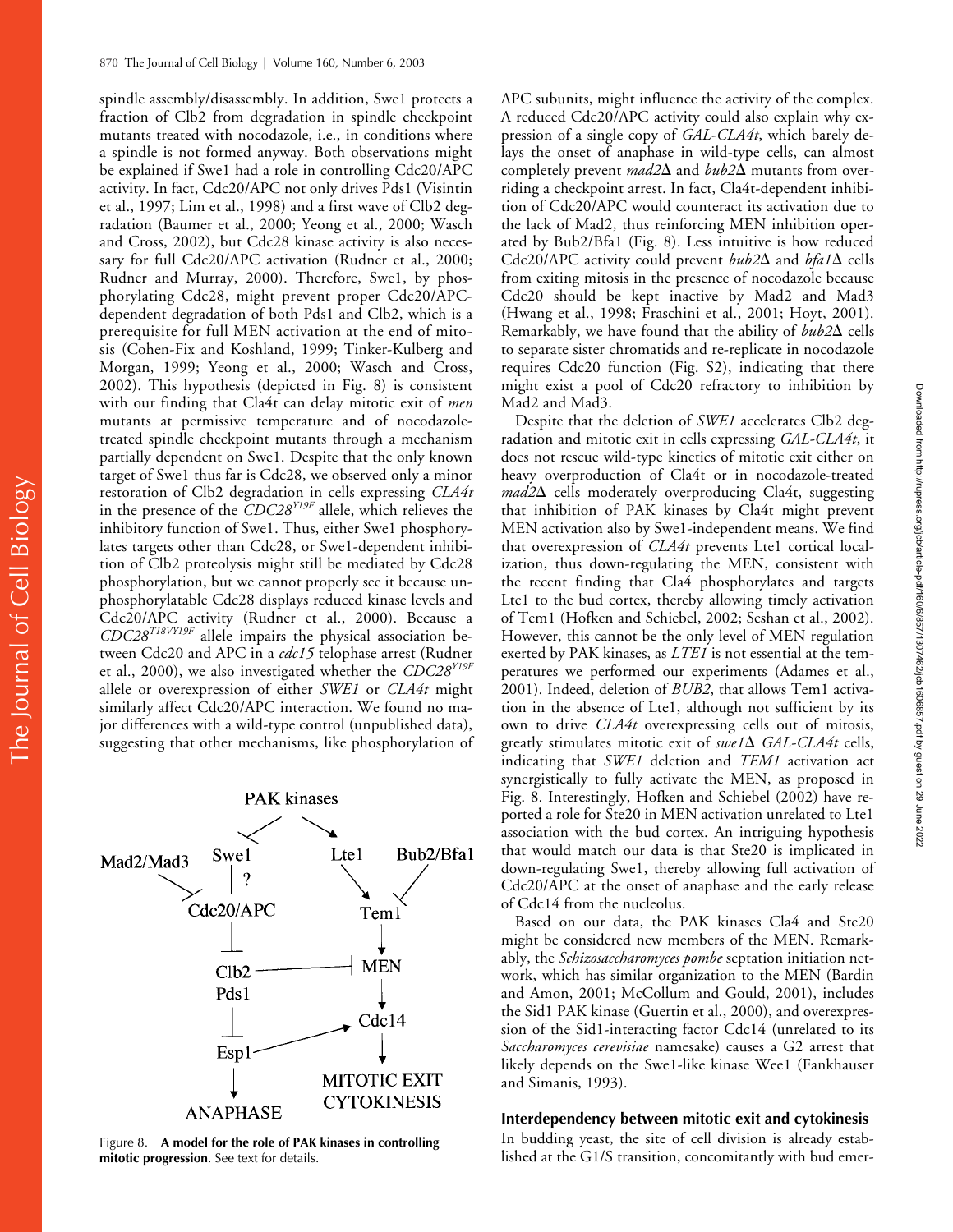A dependency of cytokinesis on mitotic exit and inactivation of cyclinB/Cdks has long been established both in yeast and in other eukaryotic systems (Field et al., 1999; Surana et al., 2002). In addition, the requirement of Cdc20/APCdependent proteolysis for MEN activation dictates a hierarchical order of events, where nuclear division occurs before mitotic exit, which is in turn a prerequisite for cytokinesis. Our data lead to the unforeseen conclusion that cytokinetic

Table I. **Table of strains**

events can influence the kinetics of mitotic exit by allowing full activation of Cdc20/APC and by promoting cortical localization of Lte1 (Fig. 8). In summary, to exit mitosis, two conditions must be satisfied: (1) Cdc20/APC must be fully active to promote Pds1 and the first wave of Clb1–4 degradation. In fact, Pds1 inhibits the early release of Cdc14 from the nucleolus (Stegmeier et al., 2002; Yoshida et al., 2002), which together with the reduction in Clb/Cdks contributes to activation of Cdc15, and in turn, Cdc14 itself (Jaspersen and Morgan, 2000). Moreover, PAK and Clb1–4/Cdc28 kinases, as well as extinction of checkpoint signals, are necessary for complete activation of Cdc20/APC; and (2) nuclear division must take place along the mother-bud axis, thus allowing Tem1, which is localized at SPBs, to access Lte1 con-

| Name    | Relevant genotype                                                                          |
|---------|--------------------------------------------------------------------------------------------|
| ySP51   | MATa, cdc15-2                                                                              |
| ySP284  | MATa, cdc14-3                                                                              |
| ySP1070 | MATa, mad2::TRP1                                                                           |
| ySP1071 | MATa, bub2::HIS3                                                                           |
| ySP1086 | MATa, mad2::TRP1, bub2::HIS3                                                               |
| ySP1243 | MATa, bfa1::KITRP1                                                                         |
| ySP1969 | MATa, pds1::PDS1-myc18::LEU2                                                               |
| ySP2457 | MATa, cdc20::MET3::HA3-CDC20::TRP1, his3::HIS3::tetR-GFP, ura3::URA3::336XtetO             |
| ySP2622 | MATa, ura3::1X URA3::GAL1-CLA4t                                                            |
| ySP2623 | <i>MATa, ura3::2X URA3::GAL1-CLA4t</i>                                                     |
| ySP2624 | MATa, ura3::3X URA3::GAL1-CLA4t                                                            |
| ySP2625 | MATa, ura3::4X URA3::GAL1-CLA4t                                                            |
| ySP2626 | MATa, bub2::HIS3, ura3::1X URA3::GAL1-CLA4t                                                |
| ySP2630 | MATa, bub2::HIS3, ura3::4X URA3::GAL1-CLA4t                                                |
| ySP2631 | MATa, cdc20::MET3::HA3-CDC20::TRP1, bub2::HIS3, his3::HIS3::tetR-GFP, ura3::URA3::336XtetO |
| ySP2634 | MATa, bub2::HIS3, his3::HIS3::tetR-GFP, ura3::URA3::336XtetO                               |
| ySP2711 | MATa, swe1::LEU2, ura3::4X URA3::GAL1-CLA4t                                                |
| ySP2726 | MATa, bub2::HIS3, swe1::LEU2, ura3::1X URA3::GAL1-CLA4t                                    |
| ySP2728 | MATa, bub2::HIS3, swe1::LEU2, ura3::4X URA3::GAL1-CLA4t                                    |
| ySP2752 | MATa, mad2::TRP1, ura3::1X URA3::GAL1-CLA4t                                                |
| ySP3022 | MATa, cdc15-2, ura3::1X URA3::GAL1-CLA4t                                                   |
| ySP3023 | MATa, cdc15-2, swe1::LEU2, ura3::1X URA3::GAL1-CLA4t                                       |
| ySP3028 | MATa, cdc14-3, ura3::1X URA3::GAL1-CLA4t                                                   |
| ySP3047 | MATa, cdc14-3, swe1::LEU2, ura3::1X URA3::GAL1-CLA4t                                       |
| ySP3068 | MATa, mad2::TRP1, bub2::HIS3, ura3::1X URA3::GAL1-CLA4t                                    |
| ySP3073 | MATa, ura3::1X URA3::GAL1-CLA4t, pds1::PDS1-myc18::LEU2                                    |
| ySP3074 | MATa, cdc28::CDC28 <sup>Y19F</sup> , ura3::1X URA3::GAL1-CLA4t, pds1::PDS1-myc18::LEU2     |
| ySP3076 | MATa, cla4::kanMX4                                                                         |
| ySP3078 | MATa, ste20::kanMX4                                                                        |
| ySP3086 | MATa, cla4::CLA4-myc18::KITRP1                                                             |
| ySP3088 | MATa, cla4::CLA4-myc18::KlTRP1, ura3::4X URA3::GAL1-CLA4t                                  |
| ySP3091 | MATa, ste20::STE20-myc18::KITRP1, ura3::4X URA3::GAL1-CLA4t                                |
| ySP3098 |                                                                                            |
| ySP3138 | MATa, bub2::HIS3                                                                           |
| ySP3145 | MATa, mad2::TRP1, swe1::LEU2, ura3::1X URA3::GAL1-CLA4t                                    |
| ySP3148 | MATa, mad2::TRP1, cdc28::CDC28 <sup>Y19F</sup> , ura3::1X URA3::GAL1-CLA4t                 |
| ySP3157 | MATa, hsl1::HSL1-myc18::KITRP1                                                             |
| ySP3186 | MATa, bub2::HIS3, cla4::kanMX4                                                             |
| ySP3198 | MATa, bub2::HIS3, ste20::kanMX4                                                            |
| ySP3202 | MATa, ura3::4X URA3::GAL1-CLA4t, hsl1::HSL1-myc18::KlTRP1                                  |
| ySP3220 | MATa, ura3::1X URA3::GAL1-CLA4t, kanMX6::GAL1-GFP-LTE1                                     |
| ySP3221 | MATa, ura3::4X URA3::GAL1-CLA4t, kanMX6::GAL1-GFP-LTE1                                     |
| ySP3222 | MATa, kanMX6::GAL1-GFP-LTE1                                                                |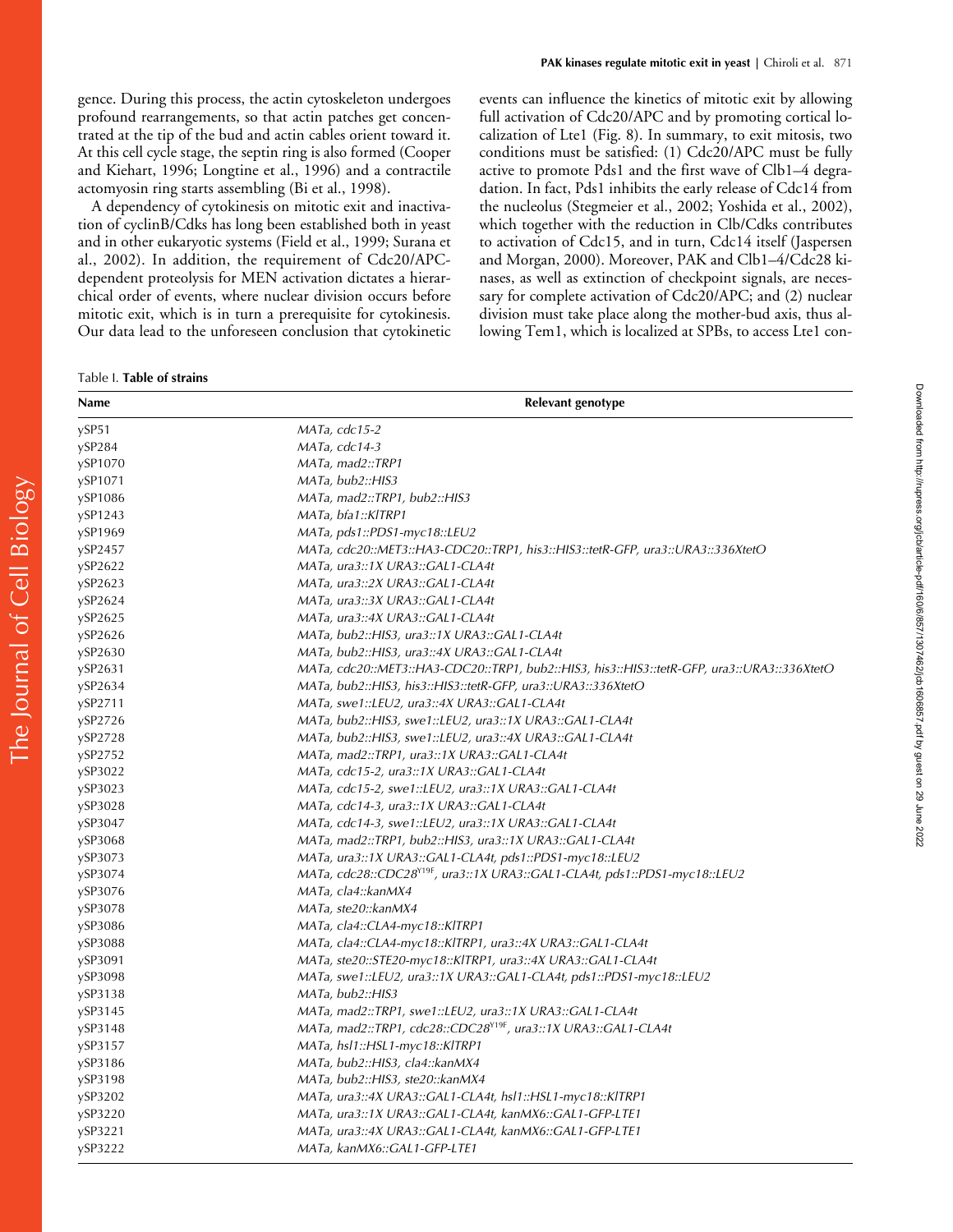strained in the bud (Bardin et al., 2000; Pereira et al., 2000) with a mechanism dependent on Cla4 (Hofken and Schiebel, 2002; Seshan et al., 2002; this work). Alternatively, inhibition of Bub2/Bfa1 by Cdc5 is sufficient to allow Tem1 activation (Adames et al., 2001; Hu et al., 2001). Such an intricate network of controls would guarantee the correct order of mitotic events and the dependency of mitotic exit on both nuclear division and cytokinesis. This latter feature might play a particularly relevant role in organisms like budding yeast, which specify the site of cytokinesis early in the cell cycle, before spindle assembly and orientation. Interestingly, a checkpoint control involving both Wee1 and the septation initiation network monitors proper accomplishment of early cytokinetic events in fission yeast (Liu et al., 2000), suggesting that it might be a common feature in eukaryotic cells.

# **Materials and methods**

#### **Strains, media, and reagents**

All yeast strains (Table I) were derivatives of or were back-crossed at least three times to W303 (*ade2–1, trp1–1, leu2–3,112, his3–11,15, ura3, ssd1*), except for ySP3220, ySP3221, and ySP3222, which are congenic with each other. Cells were grown in YEP medium (1% yeast extract, 2% bactopeptone, 50 mg/l adenine) supplemented with 2% glucose (YEPD), 2% raffinose (YEPR), or 2% raffinose and 1% galactose (YEPRG). Unless otherwise stated,  $\alpha$ -factor, nocodazole, and benomyl were used at 2  $\mu$ g/ml, 15  $\mu$ g/ml, and 12.5  $\mu$ g/ml, respectively. Synchronization experiments were performed at 25°C, and unless otherwise stated, galactose was added half an hour before release from  $\alpha$ -factor.

#### **Screen for high copy number suppressors of** *bub2*-

A *leu2 bub2*∆ mutant (ySP1071) was transformed with a genomic library constructed in the *LEU2* YEp13 2µ plasmid (from K. Nasmyth, Institute of Molecular Pathology, Vienna, Austria). 26,000 Leu<sup>+</sup> transformants were replica-plated twice on YEPD plates containing benomyl 20 µg/ml. Plasmids were recovered from benomyl-resistant clones and used to transform again the original *bub2* $\Delta$  strain. Sequencing of both junctions of the inserts of 48 plasmids that confirmed suppression allowed to group them into 23 different classes. We then transformed with one plasmids for each class the *tub2–405* mutant (Huffaker et al., 1988), whose benomyl sensitivity is due to defective  $\beta$ -tubulin. Plasmids increasing the benomyl resistance of *tub2–405* cells were discarded, thus leaving eight plasmids specifically rescuing the benomyl sensitivity of *bub2* $\Delta$  cells.

#### **Plasmid constructions and genetic manipulations**

Standard techniques were used for genetic manipulations (Sherman, 1991; Maniatis et al., 1992). Wild-type and truncated *CLA4* were amplified by PCR from genomic DNA and subcloned in the BamHI site of Yep13, to generate pSP150 and pSP164, respectively. To clone *CLA4t* under the *GAL1–10* promoter (plasmid pSP176) a BglII PCR product containing the *CLA4t* coding region was cloned in the BamHI site of a *GAL1–10*-bearing YIplac211 vector. pSP176 integration was directed to the *URA3* locus by ApaI digestion. Copy number of the integrated plasmid was verified by Southern analysis. *CLA4* and *STE20* chromosomal deletions were generated by one-step gene replacement (Wach et al., 1994). *CLA4, STE20*, *HSL1,* and *BFA1* were tagged immediately before the stop codon by onestep gene tagging (Knop et al., 1999). The *GAL-GFP-LTE1* construct (Pereira et al., 2002) is a gift from E. Schiebel (The Paterson Institute for Cancer Research, Manchester, UK). The *cdc42V36A, swe1::LEU2,* and *tub2- 405* mutants were provided by D. Lew (Duke University Medical Center, Durham, NC), M.L. Agostoni Carbone (Dipartimento di Genetica, Milano, Italy), and T. Huffaker (Cornell University, Ithaca, NY), respectively.

#### **Immunoprecipitations, kinase assays, and Western blot analysis**

Cla4-myc18 was immunoprecipitated from 1 mg of total extract by protein A-sepharose beads cross-linked to anti-myc antibodies, and kinase assays were performed as described previously (Benton et al., 1997). For Western blot analysis, protein extracts were prepared according to Surana et al. (1993). Proteins transferred to Protran® membranes (Schleicher and Schuell) were probed with 9E10 mAb for myc-tagged Pds1, and with pAbs

against Clb2, Sic1, and Swi6. Anti-Clb2 and anti-Sic1 antibodies were provided by W. Zachariae (Max Planck Institute of Molecular Cell Biology, Dresden, Germany) and M. Tyers (Department of Molecular and Medical Genetics, Toronto, Canada), respectively. Secondary antibodies were purchased from Amersham Biosciences, and proteins were detected by an ECL system according to the manufacturer.

#### **Other techniques**

Flow cytometric DNA quantitation was determined according to Fraschini et al. (1999) on a Becton Dickinson FACScan™. Due to a dramatic cytokinetic defect caused by *CLA4* deletion in our genetic background, it was hard to distinguish on the FACS® histograms the fraction of *cla4* $\Delta$  cells that displayed DNA contents higher than 2C due to the ability to re-replicate in the presence of nocodazole from the fraction of multinucleate cells resulting from a cytokinesis failure. Therefore, the values plotted in Fig. 3 G were obtained by subtracting at each time point the percentage of microscopically scored cell clusters from the percentage of cells with DNA contents higher than 2C measured with CELLQuest™ software. Nuclear division was scored with a fluorescent microscope on cells stained with propidium iodide. In situ immunofluorescence was performed according to Fraschini et al. (1999). Immunostaining of  $\alpha$ -tubulin was performed with the YOL34 mAb (Serotec) followed by indirect immunofluorescence using rhodamine-conjugated anti–rat Ab (1:100; Pierce Chemical Co.). Immunostaining of Cla4myc18, Ste20myc18, and Hsl1myc18 was detected by incubation with the 9E10 mAb followed by indirect immunofluorescence using CY3-conjugated goat anti–mouse Ab (1:500; Amersham Biosciences). Detection of Cdc3-GFP and Lte1-GFP was performed on ethanol-fixed cells, on wash with water and sonication. Cells were similarly fixed to stain actin with 20 U/ml rhodamine-phalloidin (Sigma-Aldrich). Digital images were taken with a CCD camera and software (CoolSNAP; Photometrics).

#### **Online supplemental material**

Supplemental figures correspond to Figs. S1 and S2. Online supplemental material available at http://www.jcb.org/cgi/content/fulljcb.200209097.

We are grateful to E. Schiebel for useful discussions and for communicating results before publication. Thanks to M.L. Agostoni Carbone, T. Huffaker, D. Lew, K. Nasmyth, E. Schiebel, M. Tyers, and W. Zachariae for providing strains, plasmids and reagents; to M.P. Longhese, A. Musacchio, and U. Surana for critical reading of the manuscript.

This work has been supported by grants from Associazione Italiana Ricerca sul Cancro and Centro Nazionale delle Richerche Agenzia 2000 to S. Piatti, and Cofinanziamento 2000 Ministero dell'Università delle Ricerca Scientifica e Tecnologica-Università di Milano-Bicocca and Consorzio Interuniversitario Biotecnologie to G. Lucchini.

Submitted: 19 September 2002 Revised: 5 February 2003 Accepted: 6 February 2003

## **References**

- Adames, N.R., J.R. Oberle, and J.A. Cooper. 2001. The surveillance mechanism of the spindle position checkpoint in yeast. *J. Cell Biol.* 153:159–168.
- Adams, A.E., D.I. Johnson, R.M. Longnecker, B.F. Sloat, and J.R. Pringle. 1990. *CDC42* and *CDC43*, two additional genes involved in budding and the establishment of cell polarity in the yeast *Saccharomyces cerevisiae*. *J. Cell Biol.* 111:131–142.
- Alexandru, G., W. Zachariae, A. Schleiffer, and K. Nasmyth. 1999. Sister chromatid separation and chromosome re-duplication are regulated by different mechanisms in response to spindle damage. *EMBO J.* 18:2707–2721.
- Bardin, A.J., and A. Amon. 2001. Men and sin: what's the difference? *Nat. Rev. Mol. Cell Biol.* 2:815–826.
- Bardin, A.J., R. Visintin, and A. Amon. 2000. A mechanism for coupling exit from mitosis to partitioning of the nucleus. *Cell.* 102:21–31.
- Baumer, M., G.H. Braus, and S. Irniger. 2000. Two different modes of cyclin clb2 proteolysis during mitosis in *Saccharomyces cerevisiae*. *FEBS Lett.* 468:142–148.
- Benton, B.K., A. Tinkelenberg, I. Gonzalez, and F.R. Cross. 1997. Cla4p, a *Saccharomyces cerevisiae* Cdc42p-activated kinase involved in cytokinesis, is activated at mitosis. *Mol. Cell. Biol.* 17:5067–5076.
- Bi, E., P. Maddox, D.J. Lew, E.D. Salmon, J.N. McMillan, E. Yeh, and J.R. Pringle. 1998. Involvement of an actomyosin contractile ring in *Saccharomyces cerevisiae* cytokinesis. *J. Cell Biol.* 142:1301–1312.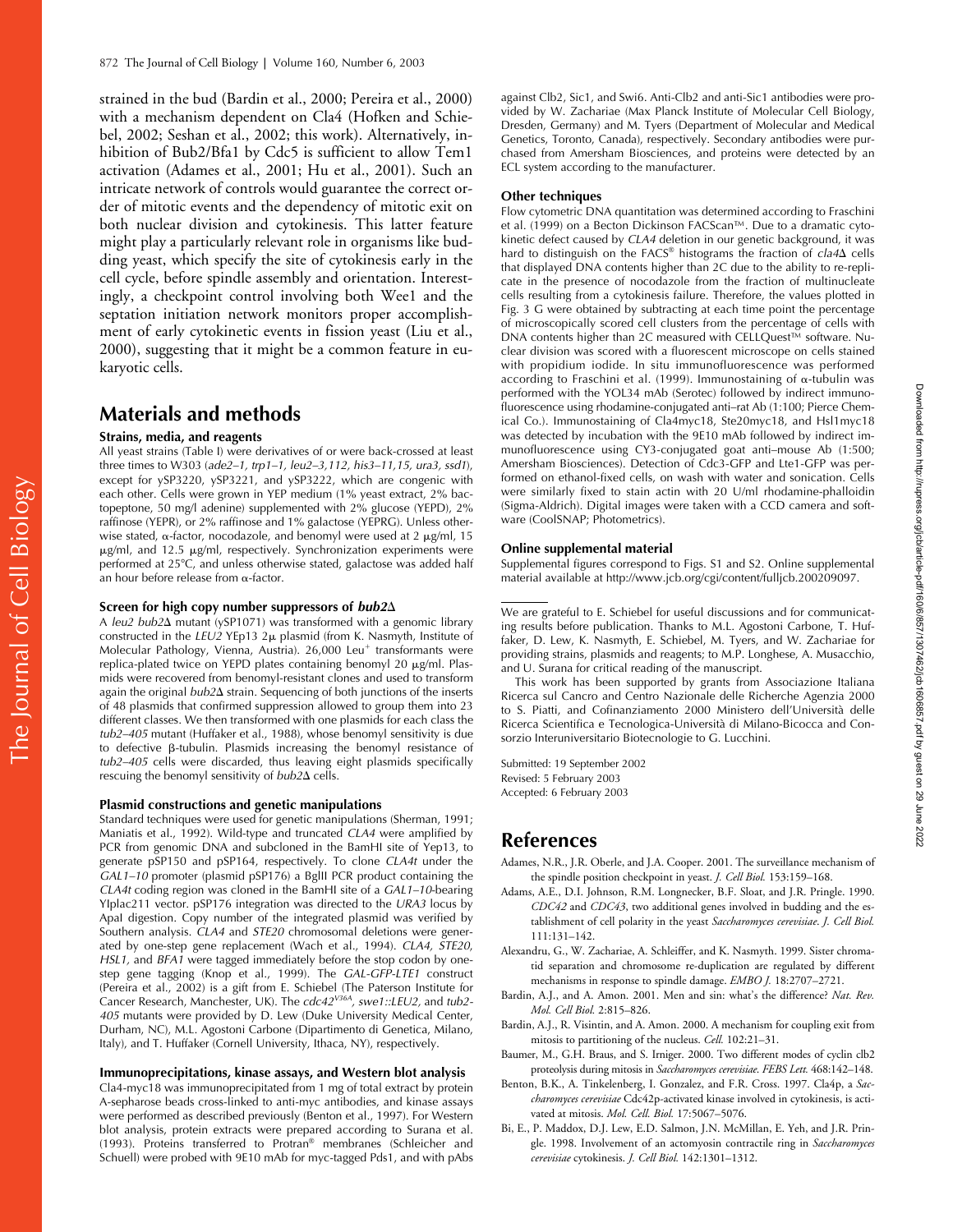- Booher, R.N., R.J. Deshaies, and M.W. Kirschner. 1993. Properties of *Saccharomyces cerevisiae* wee1 and its differential regulation of p34CDC28 in response to G1 and G2 cyclins. *EMBO J.* 12:3417–3426.
- Brown, J.L., M. Jaquenoud, M.P. Gulli, J. Chant, and M. Peter. 1997. Novel Cdc42-binding proteins Gic1 and Gic2 control cell polarity in yeast. *Genes Dev.* 11:2972–2982.
- Chen, G.C., Y.J. Kim, and C.S. Chan. 1997. The Cdc42 GTPase-associated proteins Gic1 and Gic2 are required for polarized cell growth in *Saccharomyces cerevisiae*. *Genes Dev.* 11:2958–2971.
- Cohen-Fix, O., and D. Koshland. 1999. Pds1p of budding yeast has dual roles: inhibition of anaphase initiation and regulation of mitotic exit. *Genes Dev.* 13: 1950–1959.
- Cooper, J.A., and D.P. Kiehart. 1996. Septins may form a ubiquitous family of cytoskeletal filaments. *J. Cell Biol.* 134:1345–1348.
- Cvrckova, F., C. De Virgilio, E. Manser, J.R. Pringle, and K. Nasmyth. 1995. Ste20-like protein kinases are required for normal localization of cell growth and for cytokinesis in budding yeast. *Genes Dev.* 9:1817–1830.
- Fankhauser, C., and V. Simanis. 1993. The *Schizosaccharomyces pombe* cdc14 gene is required for septum formation and can also inhibit nuclear division. *Mol. Biol. Cell.* 4:531–539.
- Fesquet, D., P.J. Fitzpatrick, A.L. Johnson, K.M. Kramer, J.H. Toyn, and L.H. Johnston. 1999. A Bub2p-dependent spindle checkpoint pathway regulates the Dbf2p kinase in budding yeast. *EMBO J.* 18:2424–2434.
- Field, C., R. Li, and K. Oegema. 1999. Cytokinesis in eukaryotes: a mechanistic comparison. *Curr. Opin. Cell Biol.* 11:68–80.
- Fitch, I., C. Dahmann, U. Surana, A. Amon, K. Nasmyth, L. Goetsch, B. Byers, and B. Futcher. 1992. Characterization of four B-type cyclin genes of the budding yeast *Saccharomyces cerevisiae*. *Mol. Biol. Cell.* 3:805–818.
- Fraschini, R., E. Formenti, G. Lucchini, and S. Piatti. 1999. Budding yeast Bub2 is localized at spindle pole bodies and activates the mitotic checkpoint via a different pathway from Mad2. *J. Cell Biol.* 145:979–991.
- Fraschini, R., A. Beretta, L. Sironi, A. Musacchio, G. Lucchini, and S. Piatti. 2001. Bub3 interaction with Mad2, Mad3 and Cdc20 is mediated by WD40 repeats and does not require intact kinetochores. *EMBO J.* 20:6648–6659.
- Geymonat, M., S. Jensen, and L. Johnston. 2002. Mitotic exit: the Cdc14 double cross. *Curr. Biol.* 12:R482–R484.
- Gladfelter, A.S., J.J. Moskow, T.R. Zyla, and D.J. Lew. 2001. Isolation and characterization of effector-loop mutants of CDC42 in yeast. *Mol. Biol. Cell.* 12: 1239–1255.
- Gorbsky, G.J. 2001. The mitotic spindle checkpoint. *Curr. Biol.* 11:R1001–R1004.
- Guertin, D.A., L. Chang, F. Irshad, K.L. Gould, and D. McCollum. 2000. The role of the sid1p kinase and cdc14p in regulating the onset of cytokinesis in fission yeast. *EMBO J.* 19:1803–1815.
- Hartwell, L.H., and T.A. Weinert. 1989. Checkpoints: controls that ensure the order of cell cycle events. *Science.* 246:629–634.
- Hofken, T., and E. Schiebel. 2002. A role for cell polarity proteins in mitotic exit. *EMBO J.* 21:4851–4862.
- Holly, S.P., and K.J. Blumer. 1999. PAK-family kinases regulate cell and actin polarization throughout the cell cycle of *Saccharomyces cerevisiae*. *J. Cell Biol.* 147:845–856.
- Hoyt, M.A. 2000. Exit from mitosis: spindle pole power. *Cell.* 102:267–270.
- Hoyt, M.A. 2001. A new view of the spindle checkpoint. *J. Cell Biol.* 154:909–911.
- Hu, F., Y. Wang, D. Liu, Y. Li, J. Qin, and S.J. Elledge. 2001. Regulation of the Bub2/Bfa1 GAP complex by Cdc5 and cell cycle checkpoints. *Cell.* 107: 655–665.
- Huffaker, T.C., J.H. Thomas, and D. Botstein. 1988. Diverse effects of beta-tubulin mutations on microtubule formation and function. *J. Cell Biol.* 106: 1997–2010.
- Hwang, L.H., L.F. Lau, D.L. Smith, C.A. Mistrot, K.G. Hardwick, E.S. Hwang, A. Amon, and A.W. Murray. 1998. Budding yeast Cdc20: a target of the spindle checkpoint. *Science.* 279:1041–1044.
- Jaspersen, S.L., and D.O. Morgan. 2000. Cdc14 activates Cdc15 to promote mitotic exit in budding yeast. *Curr. Biol.* 10:615–618.
- Johnson, D.I. 1999. Cdc42: An essential Rho-type GTPase controlling eukaryotic cell polarity. *Microbiol. Mol. Biol. Rev.* 63:54–105.
- Knop, M., K. Siegers, G. Pereira, W. Zachariae, B. Winsor, K. Nasmyth, and E. Schiebel. 1999. Epitope tagging of yeast genes using a PCR-based strategy: more tags and improved practical routines. *Yeast.* 15:963–972.
- Lew, D.J. 2000. Cell-cycle checkpoints that ensure coordination between nuclear and cytoplasmic events in *Saccharomyces cerevisiae*. *Curr. Opin. Genet. Dev.* 10:47–53.
- Lew, D.J., and S.I. Reed. 1995. A cell cycle checkpoint monitors cell morphogene-

sis in budding yeast. *J. Cell Biol.* 129:739–749.

- Li, R. 1999. Bifurcation of the mitotic checkpoint pathway in budding yeast. *Proc. Natl. Acad. Sci. USA.* 96:4989–4994.
- Lim, H.H., P.Y. Goh, and U. Surana. 1996. Spindle pole body separation in *Saccharomyces cerevisiae* requires dephosphorylation of the tyrosine 19 residue of Cdc28. *Mol. Cell. Biol.* 16:6385–6397.
- Lim, H.H., P.Y. Goh, and U. Surana. 1998. Cdc20 is essential for the cyclosomemediated proteolysis of both Pds1 and Clb2 during M phase in budding yeast. *Curr. Biol.* 8:231–234.
- Liu, J., H. Wang, and M.K. Balasubramanian. 2000. A checkpoint that monitors cytokinesis in *Schizosaccharomyces pombe*. *J. Cell Sci.* 113:1223–1230.
- Longtine, M.S., D.J. DeMarini, M.L. Valencik, O.S. Al-Awar, H. Fares, C. De Virgilio, and J.R. Pringle. 1996. The septins: roles in cytokinesis and other processes. *Curr. Opin. Cell Biol.* 8:106–119.
- Longtine, M.S., C.L. Theesfeld, J.N. McMillan, E. Weaver, J.R. Pringle, and D.J. Lew. 2000. Septin-dependent assembly of a cell cycle-regulatory module in *Saccharomyces cerevisiae*. *Mol. Cell. Biol.* 20:4049–4061.
- Maniatis, T., E.F. Fritsch, and J. Sambrook. 1992. Molecular Cloning: A Laboratory Manual. Cold Spring Harbor Laboratory Press, Cold Spring Harbor, NY.
- McCollum, D., and K.L. Gould. 2001. Timing is everything: regulation of mitotic exit and cytokinesis by the MEN and SIN. *Trends Cell Biol.* 11:89–95.
- McMillan, J.N., M.S. Longtine, R.A. Sia, C.L. Theesfeld, E.S. Bardes, J.R. Pringle, and D.J. Lew. 1999. The morphogenesis checkpoint in *Saccharomyces cerevisiae*: cell cycle control of Swe1p degradation by Hsl1p and Hsl7p. *Mol. Cell. Biol.* 19:6929–6939.
- Mitchell, D.A., and G.F. Sprague, Jr. 2001. The phosphotyrosyl phosphatase activator, Ncs1p (Rrd1p), functions with Cla4p to regulate the G(2)/M transition in *Saccharomyces cerevisiae*. *Mol. Cell. Biol.* 21:488–500.
- Musacchio, A., and K.G. Hardwick. 2002. The spindle checkpoint: structural insights into dynamic signalling. *Nat. Rev. Mol. Cell Biol.* 3:731–741.
- Parrini, M.C., M. Lei, S.C. Harrison, and B.J. Mayer. 2002. Pak1 kinase homodimers are autoinhibited in trans and dissociated upon activation by Cdc42 and Rac1. *Mol. Cell.* 9:73–83.
- Pereira, G., T. Hofken, J. Grindlay, C. Manson, and E. Schiebel. 2000. The Bub2p spindle checkpoint links nuclear migration with mitotic exit. *Mol. Cell.* 6:1–10.
- Pereira, G., C. Manson, J. Grindlay, and E. Schiebel. 2002. Regulation of the Bfa1p-Bub2p complex at spindle pole bodies by the cell cycle phosphatase Cdc14p. *J. Cell Biol.* 157:367–379.
- Peters, J.M. 2002. The anaphase-promoting complex: proteolysis in mitosis and beyond. *Mol. Cell.* 9:931–943.
- Rudner, A.D., and A.W. Murray. 2000. Phosphorylation by Cdc28 activates the Cdc20-dependent activity of the anaphase-promoting complex. *J. Cell Biol.* 149:1377–1390.
- Rudner, A.D., K.G. Hardwick, and A.W. Murray. 2000. Cdc28 activates exit from mitosis in budding yeast. *J. Cell Biol.* 149:1361–1376.
- Seshan, A., A.J. Bardin, and A. Amon. 2002. Control of lte1 localization by cell polarity determinants and Cdc14. *Curr. Biol.* 12:2098–2110.
- Sherman, F. 1991. Getting started with yeast. *Methods Enzymol.* 194:3–21.
- Shirayama, M., Y. Matsui, K. Tanaka, and A. Toh-e. 1994. Isolation of a CDC25 family gene, *MSI2/LTE1*, as a multicopy suppressor of ira1. *Yeast*. 10:451– 461.
- Shirayama, M., A. Toth, M. Galova, and K. Nasmyth. 1999. APC(Cdc20) promotes exit from mitosis by destroying the anaphase inhibitor Pds1 and cyclin Clb5. *Nature.* 402:203–207 (see comments).
- Stegmeier, F., R. Visintin, and A. Amon. 2002. Separase, polo kinase, the kinetochore protein Slk19, and Spo12 function in a network that controls Cdc14 localization during early anaphase. *Cell.* 108:207–220.
- Surana, U., A. Amon, C. Dowzer, J. McGrew, B. Byers, and K. Nasmyth. 1993. Destruction of the CDC28/CLB mitotic kinase is not required for the metaphase to anaphase transition in budding yeast. *EMBO J.* 12:1969–1978.
- Surana, U., H. Robitsch, C. Price, T. Schuster, I. Fitch, A.B. Futcher, and K. Nasmyth. 1991. The role of CDC28 and cyclins during mitosis in the budding yeast *S. cerevisiae*. *Cell.* 65:145–161.
- Surana, U., F.M. Yeong, and H.H. Lim. 2002. MEN, destruction and separation: mechanistic links between mitotic exit and cytokinesis in budding yeast. *Bioessays.* 24:659–666.
- Tinker-Kulberg, R.L., and D.O. Morgan. 1999. Pds1 and Esp1 control both anaphase and mitotic exit in normal cells and after DNA damage. *Genes Dev.* 13:1936–1949.
- Vallen, E.A., J. Caviston, and E. Bi. 2000. Roles of Hof1p, Bni1p, Bnr1p, and myo1p in cytokinesis in *Saccharomyces cerevisiae*. *Mol. Biol. Cell.* 11:593–611.